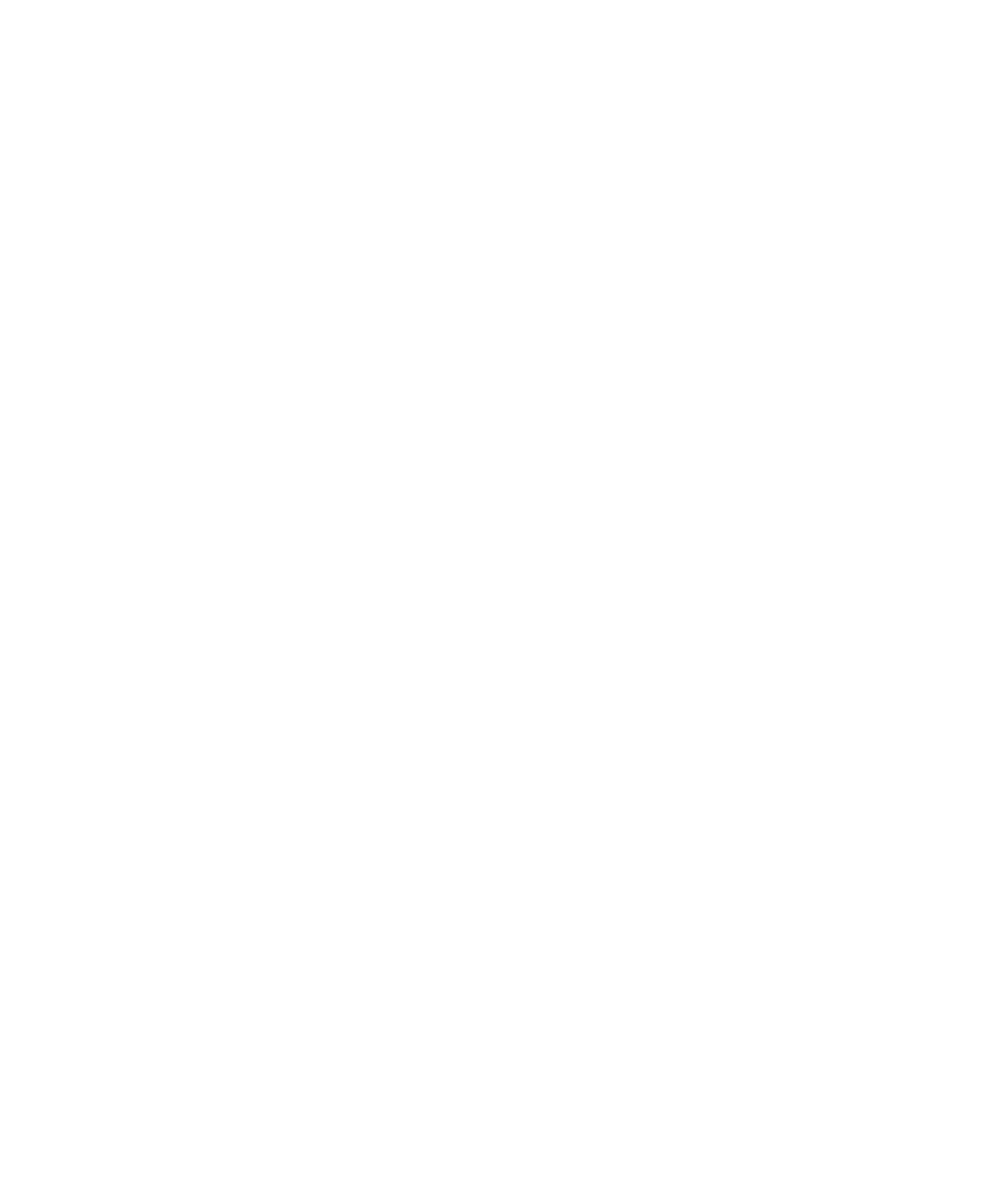

**Office of State Budget Director** 

Capitol Building, 700 Capitol Avenue Frankfort, Kentucky 40601

**Steven L. Beshear** Governor

(502) 564-2611 or (502) 564-7300 FAX: (502) 564-7022 or (502) 564-6684 Internet: osbd.ky.gov

Governor's Office for Policy and Management Governor's Office for Economic Analysis Governor's Office for Policy Research

John T. Hicks **Acting State Budget Director** 

January 30, 2009

The Honorable Steven L. Beshear Governor Commonwealth of Kentucky **State Capitol Building** Frankfort, KY 40601

Mr. Robert Sherman, Director Legislative Research Commission Room 300, State Capitol Frankfort, Kentucky 40601

Mr. Jason Nemes, Director Administrative Office of the Courts 100 Millcreek Park Frankfort, KY 40601

Dear Governor Beshear, Messrs. Sherman and Nemes:

The attached Quarterly Economic and Revenue Report summarizes the revenue and economic statistics for the second quarter of Fiscal Year 2009 (FY09). It also includes an interim economic and revenue forecast for the last two quarters of FY09 and the first quarter of FY10, as required by KRS 48.400(2).

General Fund receipts for the second quarter of FY09 totaled \$2,243.4 million, an increase of 3.1 percent compared to the same period in FY08. Road Fund revenues totaled \$280.1 million, a decrease of 6.8 percent from the second quarter of FY08.

This interim General Fund forecast for the final two quarters of FY09 calls for a decrease of 7.3 percent compared to the same period one year ago, resulting in a projected decline of 2.7 percent for the entire fiscal year. The interim forecast for the Road Fund for the final two quarters of FY09 is for growth of 3.5 percent, resulting in a projected decline of 4.5 percent for the entire fiscal year.

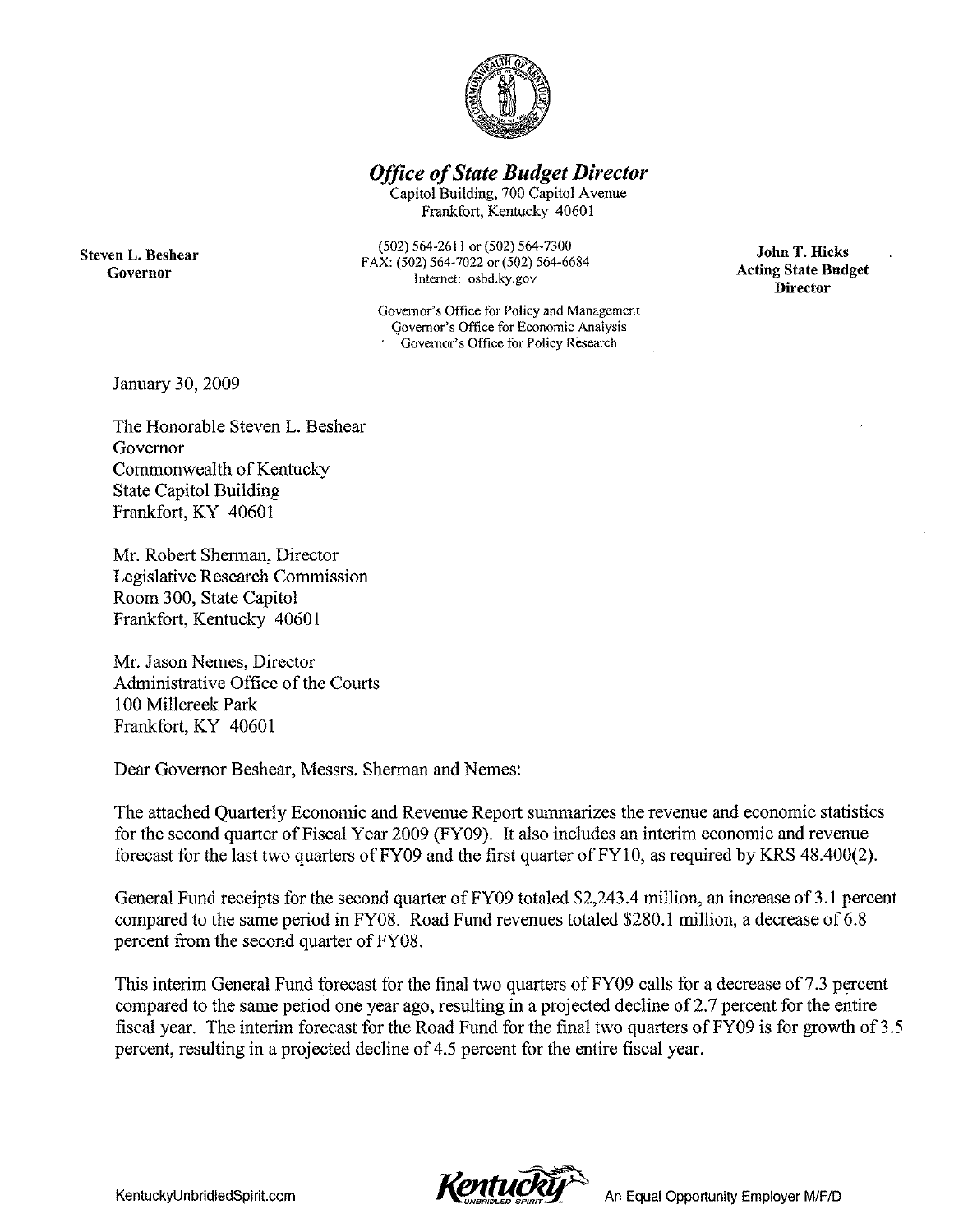Governor Beshear Messrs. Sherman & Nemes January 30, 2009 Page 2

The resulting interim forecast calls for General Fund receipts to fall \$459.0 million short of the enacted budgeted revenues for FY09. The Consensus Forecasting Group revised the FY09 estimates in November 2008. The official adopted estimate was \$456.1 million below enacted budgeted revenues.

For the Road Fund, the interim forecast predicts a revenue deficit of \$119.3 million in comparison to the official enacted budgeted revenues. The November 2008 official revised estimate was \$104.7 million below enacted budgeted revenues.

We will continue to monitor the economic and fiscal conditions of the Commonwealth and will keep you apprised of developments.

Sincerely, V Nicke J61m T. Hicks

**Keting State Budget Director** 

Attachment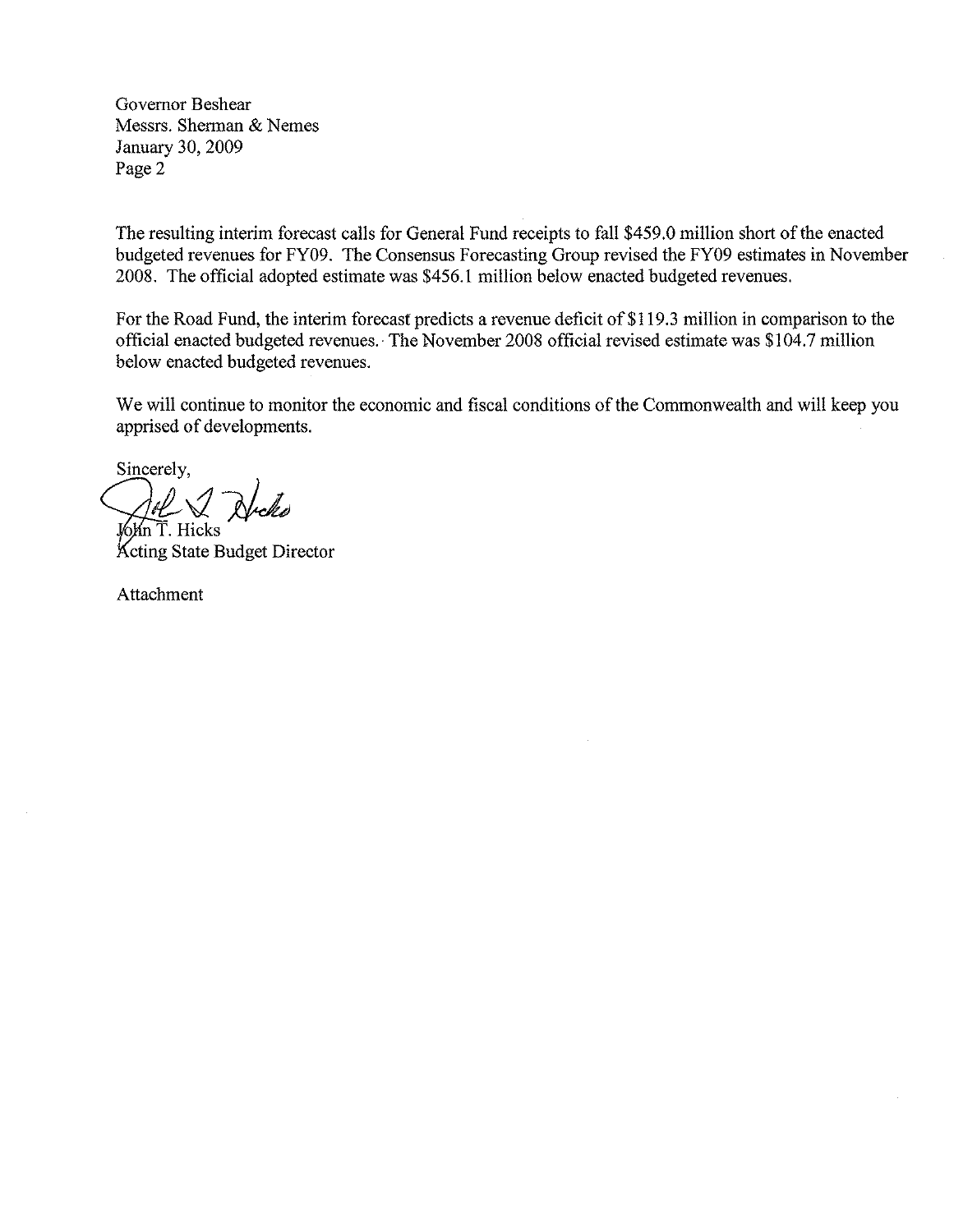#### **TABLE OF CONTENTS**

|   | 5  Revenue Receipts - Second Quarter 2009  |
|---|--------------------------------------------|
|   |                                            |
|   |                                            |
| 9 |                                            |
|   |                                            |
|   |                                            |
|   |                                            |
|   |                                            |
|   |                                            |
|   | 24  Appendix: Second Quarter 2009 Receipts |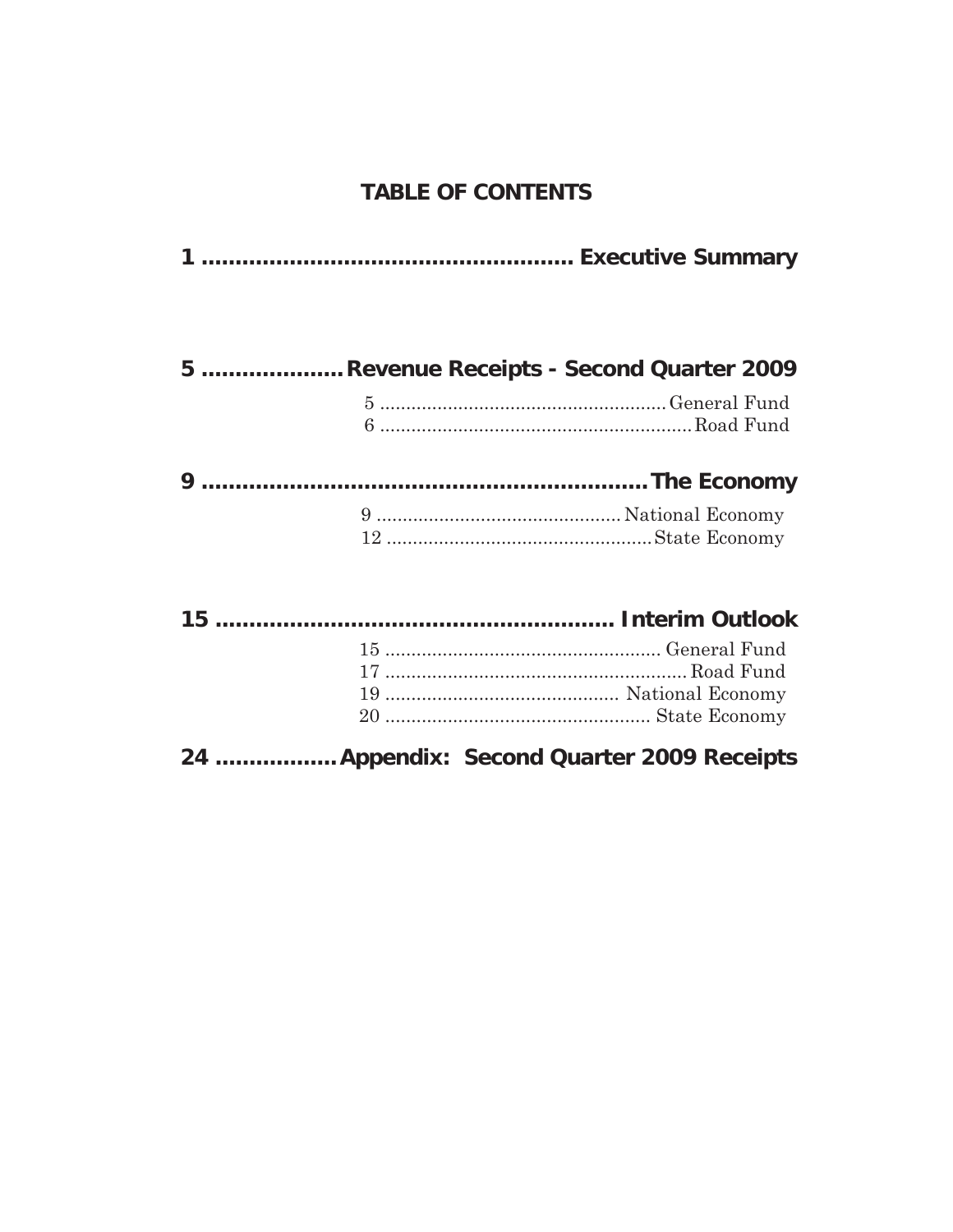# *Executive*

In accordance with KRS 48.400(2), the Office of State Budget Director has prepared a Quarterly Economic and Revenue Report for the second quarter of FY09. In accordance with the statutes, this report includes a synopsis of the economic and fiscal conditions of the Commonwealth, as well as an outlook for the next three fiscal quarters. This report also highlights the differences between the January 2009 interim estimates and both enacted budgeted revenues and the official estimates adopted by the Consensus

**General Fund** receipts totaled \$2,243.4 million in the second quarter of FY09 compared to \$2,176.2 million received in the second quarter of FY08. The resulting growth rate was 3.1 percent, and compares to a decline of -2.1 percent for the same quarter last year. The growth this quarter, however, is less a function of economic activity than a reflection of FY08 collections. The decline in receipts for the second quarter of FY08 created a low hurdle to clear in order to achieve growth.

Forecasting Group in November 2008.

Second quarter growth was driven primarily by coal severance, individual income, and property tax receipts. Those gains were offset by losses in inheritance and corporation income tax receipts. Collections in the major revenue categories are shown in summary form in Table 1. Detailed information on these and other accounts is available in the Appendix.

Total sales and use tax receipts for the quarter were \$716.3 million, compared to \$718.0 million in the second quarter of FY08. The result is a change of -0.2 percent which failed



to keep pace with the 1.8 percent growth for the second quarter of last year.

Individual income tax posted receipts of \$859.6 million compared to last year's secondquarter receipts of \$797.9 million. The resulting growth rate was 7.7 percent, and compares to a growth rate of 5.0 percent for the second quarter of last year. Growth in this revenue source results from strength in declaration payments which increased 69.9 percent. Withholding receipts were up 2.3 percent for the quarter.

Combined corporation income and limited liability entity tax (LLET) receipts fell in the second quarter of the fiscal year. Revenues of \$112.5 million were 10.9 percent lower than year-earlier figures of \$126.3 million.

Coal severance tax revenue growth continued its brisk pace in the second quarter, with receipts up by 31.5 percent. Collections of \$75.5 million compare to the FY08 second quarter total of \$57.5 million.

Second-quarter property tax receipts posted revenues that were 4.1 percent more than the second quarter of FY08. FY09 second-quarter receipts of \$255.5 million compare with \$245.4 million from the second quarter of FY08.

The **Road Fund** reported a decline of 6.8 percent in the second quarter of FY09. Receipts totaled \$280.1 million and compare to \$300.6 million from the second quarter of last year. Summary data are contained in Table 2 and detailed data are shown in the Appendix.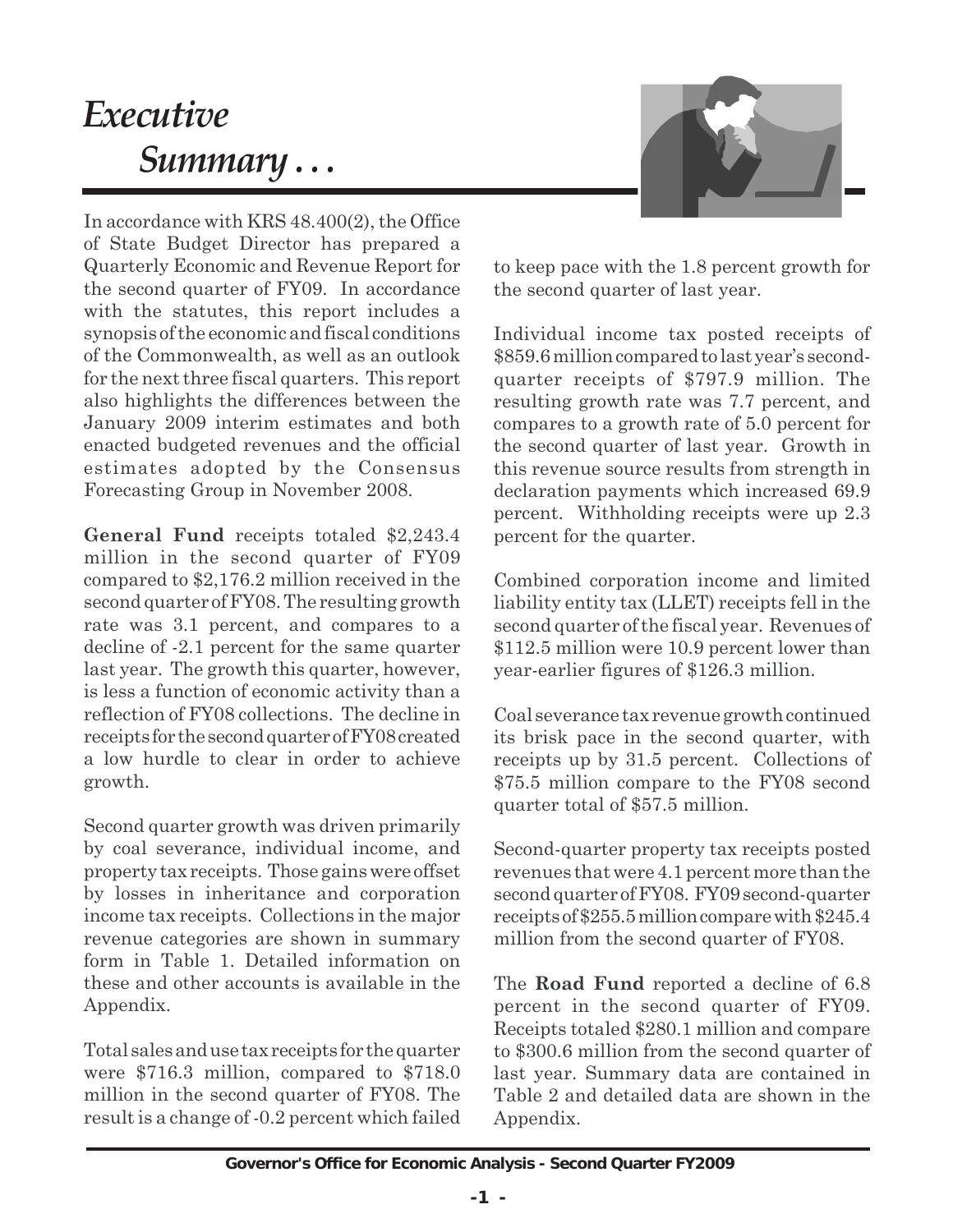percent during the second quarter due to the  formula-driven increase in the tax rate tied  to the average wholesale price of gasoline.  Some of those gains were offset by a backward  shift in aggregate demand in the economy,  which in turn shifts the demand for motor  fuels. Receipts were \$157.7 million and Motor fuels tax receipts grew at a rate of 4.1 compare to \$151.5 million collected during the second quarter of last year. The motor vehicle usage tax fell sharply in the second quarter, with receipts falling by 21.8 percent. Receipts during the second quarter of FY09 totaled \$73.8 million and compare to \$94.4 million collected during the same period last year.

**Interim projections for General Fund revenues** call for a 7.3 percent decline for the remainder of FY09 (see Table 5). Total General Fund receipts are expected to be \$8,427.0 million which, compared to the enacted estimate of \$8,886.0 million, represents a projected revenue shortfall of \$459.0 million. The November 2008 Consensus Forecasting Group estimate for FY09 was  $$8,429.9$  million – a projected shortfall of \$456.1 million (see Executive Summary Table A).

Despite the similarity in the aggregate estimates, several individual accounts differ

| <b>Executive Summary Table A</b>           |                   |         |                   |                                |                      |          |  |  |  |
|--------------------------------------------|-------------------|---------|-------------------|--------------------------------|----------------------|----------|--|--|--|
| <b>General Fund Interim Estimates FY09</b> |                   |         |                   |                                |                      |          |  |  |  |
| <b>Final Interim Estimates</b>             |                   |         |                   |                                |                      |          |  |  |  |
|                                            | (million dollars) |         |                   |                                |                      |          |  |  |  |
|                                            |                   |         |                   |                                |                      |          |  |  |  |
|                                            | <b>Enacted</b>    |         | November 2008 CFG |                                | January 2009 Interim |          |  |  |  |
|                                            | <b>Estimate</b>   | $%$ Chg | <b>Estimate</b>   | % Cha                          | <b>Estimate</b>      | % Chg    |  |  |  |
| Sales & Use                                | 2,977.8           | 3.5%    | 2,878.3           | 0.0                            | 2,840.7              | $-1.3%$  |  |  |  |
| Individual Income                          | 3,472.8           | $-0.3%$ | 3,365.4           | $-3.4%$                        | 3,357.8              | $-3.6%$  |  |  |  |
| Corporation Inc & LLET                     | 622.3             | 16.6%   | 339.6             | $-36.4%$                       | 369.0                | $-30.8%$ |  |  |  |
| Coal Severance                             | 223.7             | $-4.0%$ | 275.3             | 18.2%                          | 288.4                | 23.8%    |  |  |  |
| Tobacco                                    | 178.6             | 0.1%    | 174.4             | $-2.2%$                        | 168.5                | $-5.5%$  |  |  |  |
| Property                                   | 518.9             | 3.7%    | 527.2             | 5.3%                           | 517.5                | 3.4%     |  |  |  |
| Lottery                                    | 198.5             | 5.9%    | 198.5             | 5.9%                           | 198.5                | 5.9%     |  |  |  |
| Other                                      | 693.5             | 3.5%    | 671.2             | 0.1%                           | 686.6                | 2.4%     |  |  |  |
|                                            |                   |         |                   |                                |                      |          |  |  |  |
| <b>Total General Fund</b>                  | 8886.0            | 2.6%    | 8,429.9           | $-2.7%$                        | 8,427.0              | $-2.7%$  |  |  |  |
|                                            |                   |         |                   |                                |                      |          |  |  |  |
|                                            |                   |         | <b>November</b>   |                                | January              |          |  |  |  |
|                                            |                   |         | <b>CFG</b>        |                                | <b>Interim</b>       |          |  |  |  |
|                                            |                   |         |                   | <b>Difference from Enacted</b> |                      |          |  |  |  |
| Sales & Use                                |                   |         | $-99.5$           |                                | $-137.1$             |          |  |  |  |
| Individual Income                          |                   |         | $-107.4$          |                                | $-115.0$             |          |  |  |  |
| Corporation Inc & LLET                     |                   |         | $-282.7$          |                                | $-253.3$             |          |  |  |  |
| Coal Severance                             |                   |         | 51.6              |                                | 64.7                 |          |  |  |  |
| Tobacco                                    |                   |         | $-4.2$            |                                | $-10.0$              |          |  |  |  |
| Property                                   |                   |         | 8.3               |                                | $-1.4$               |          |  |  |  |
| Lottery                                    |                   |         | 0.0               |                                | 0.0                  |          |  |  |  |
| Other                                      |                   |         | $-22.2$           |                                | $-6.8$               |          |  |  |  |
|                                            |                   |         |                   |                                |                      |          |  |  |  |
| <b>Total General Fund</b>                  |                   |         | $-456.1$          |                                | $-459.0$             |          |  |  |  |

**Governor's Office for Economic Analysis - Second Quarter FY2009**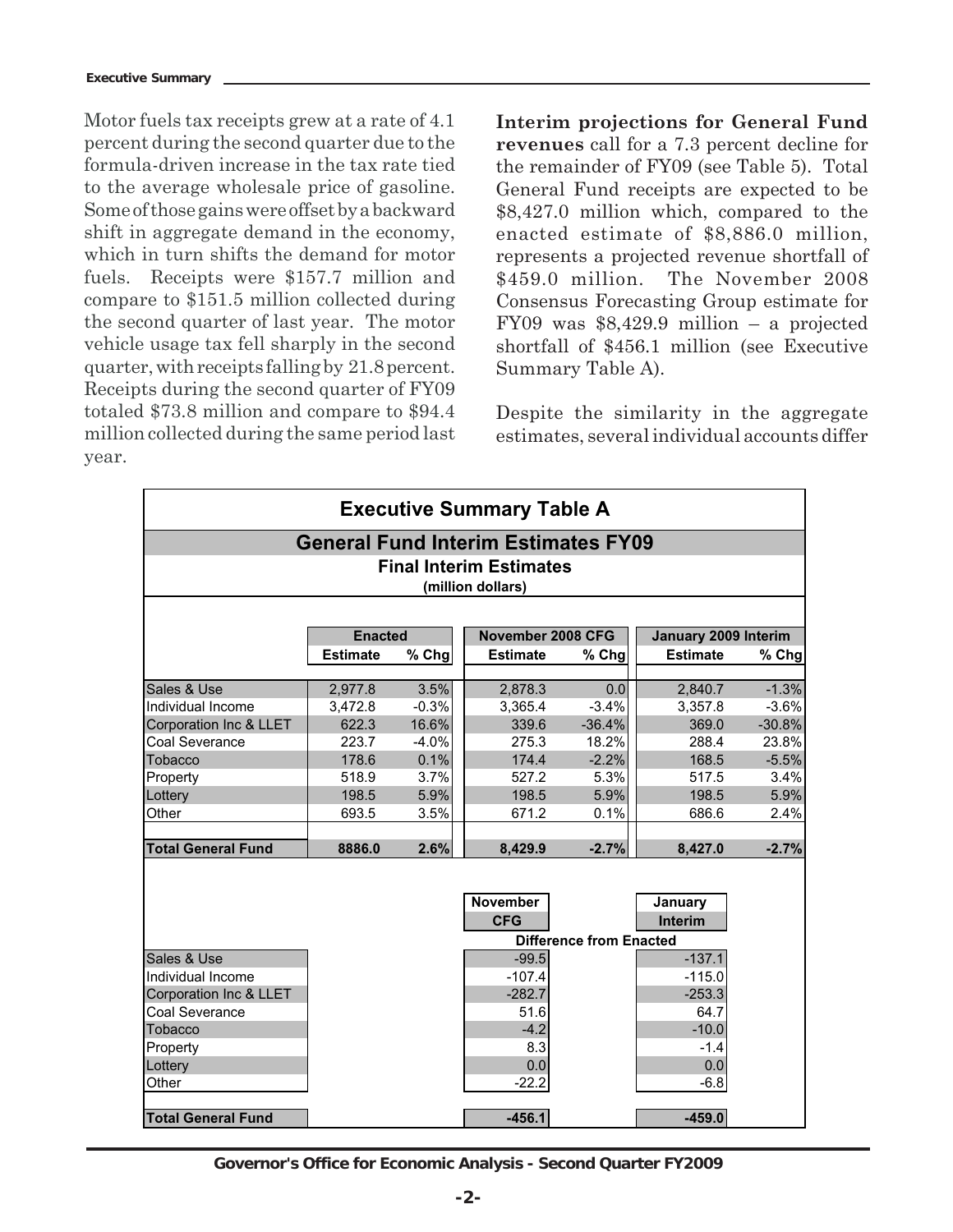$\frac{1}{2}$  put, there was a very low base of comparison<br>interim forecast is \$37.6 million less than in in the first half of FY09. The second half o substantially from the November 2008 estimates. The largest difference in absolute amount is in the sales and use tax where this November. This downward revision is primarily due to the revised US retail sales estimates from Global Insight. The largest percentage change from November comes in the corporate income tax and LLET account, which is up by \$29.4 million in realization of actual collections received year-to-date.

The sizable rate of decline projected for the second half of FY09 is a reflection of two primary factors: a higher base of comparison and a worsening national economy. General Fund collections grew 2.0 percent in the first half of FY09, but the prior year revenues receipts were below FY07 levels. Simply put, there was a very low base of comparison in the first half of FY09. The second half of FY08 poses a much greater challenge.

**Road Fund revenues** are forecasted to fall 3.5 percent over the final two quarters of FY09 and 6.6 percent in the first three months of FY10 as shown in Table 6. The FY09 fullyear forecast is \$14.6 million less than the official revenue forecast approved by the Consensus Forecasting Group on November 21, 2008 (see Executive Summary Table B).

Motor fuels tax collections are forecasted to grow by 4.4 percent over the final six months

| <b>Executive Summary Table B</b>        |                 |                                                                    |                 |                                |                 |          |  |  |
|-----------------------------------------|-----------------|--------------------------------------------------------------------|-----------------|--------------------------------|-----------------|----------|--|--|
| <b>Road Fund Interim Estimates FY09</b> |                 |                                                                    |                 |                                |                 |          |  |  |
| <b>Final Interim Estimates</b>          |                 |                                                                    |                 |                                |                 |          |  |  |
| (million dollars)                       |                 |                                                                    |                 |                                |                 |          |  |  |
|                                         |                 | <b>Enacted</b><br>November 2008 CFG<br><b>January 2009 Interim</b> |                 |                                |                 |          |  |  |
|                                         | <b>Estimate</b> | % Chg                                                              | <b>Estimate</b> | % Chg                          | <b>Estimate</b> | % Chq    |  |  |
| <b>Motor Fuels</b>                      | 661.4           | 8.6%                                                               | 640.5           | 5.2%                           | 625.9           | 2.8%     |  |  |
| Motor Vehicle Usage                     | 411.9           | 1.5%                                                               | 340.2           | $-16.2%$                       | 345.9           | $-14.8%$ |  |  |
| <b>Motor Vehicle License</b>            | 109.5           | 17.1%                                                              | 95.8            | 2.4%                           | 93.9            | 0.4%     |  |  |
| <b>Motor Vehicle Operators</b>          | 15.5            | 0.8%                                                               | 16.3            | 6.0%                           | 15.9            | 3.4%     |  |  |
| <b>Weight Distance</b>                  | 85.9            | 1.8%                                                               | 79.6            | $-5.6%$                        | 78.8            | $-6.6%$  |  |  |
| Investment                              | 5.8             | $-70.2%$                                                           | 10.9            | $-44.0%$                       | 9.0             | $-53.8%$ |  |  |
| Other                                   | 34.8            | $-2.0%$                                                            | 36.8            | 3.6%                           | 36.1            | 1.7%     |  |  |
|                                         |                 |                                                                    |                 |                                |                 |          |  |  |
| <b>Total General Fund</b>               | 1,324.8         | 4.9%                                                               | 1,220.1         | $-3.4%$                        | 1,205.5         | $-4.5%$  |  |  |
|                                         |                 |                                                                    |                 |                                |                 |          |  |  |
|                                         |                 |                                                                    | <b>November</b> |                                | January         |          |  |  |
|                                         |                 |                                                                    | <b>CFG</b>      |                                | <b>Interim</b>  |          |  |  |
|                                         |                 |                                                                    |                 | <b>Difference from Enacted</b> |                 |          |  |  |
| <b>Motor Fuels</b>                      |                 |                                                                    | $-20.9$         |                                | $-35.5$         |          |  |  |
| Motor Vehicle Usage                     |                 |                                                                    | $-71.7$         |                                | $-66.0$         |          |  |  |
| Motor Vehicle License                   |                 |                                                                    | $-13.7$         |                                | $-15.6$         |          |  |  |
| <b>Motor Vehicle Operators</b>          |                 |                                                                    | 0.8             |                                | 0.4             |          |  |  |
| <b>Weight Distance</b>                  |                 |                                                                    | $-6.3$          |                                | $-7.1$          |          |  |  |
| Investment                              |                 |                                                                    | 5.1             |                                | 3.2             |          |  |  |
| Other                                   |                 |                                                                    | 2.0             |                                | 1.3             |          |  |  |
| <b>Total General Fund</b>               |                 |                                                                    | $-104.7$        |                                | $-119.3$        |          |  |  |

**Governor's Office for Economic Analysis - Second Quarter FY2009**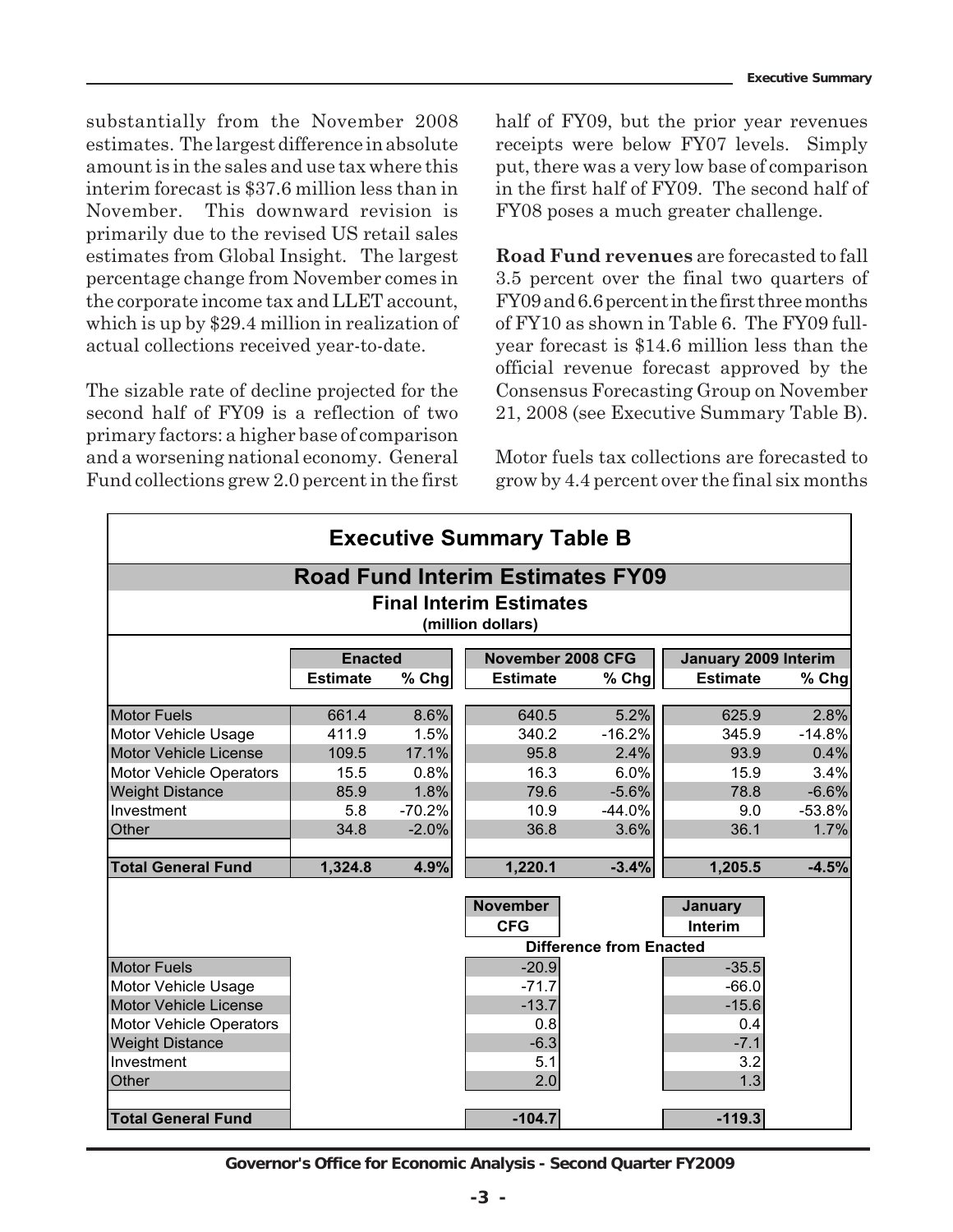This page intentionally left blank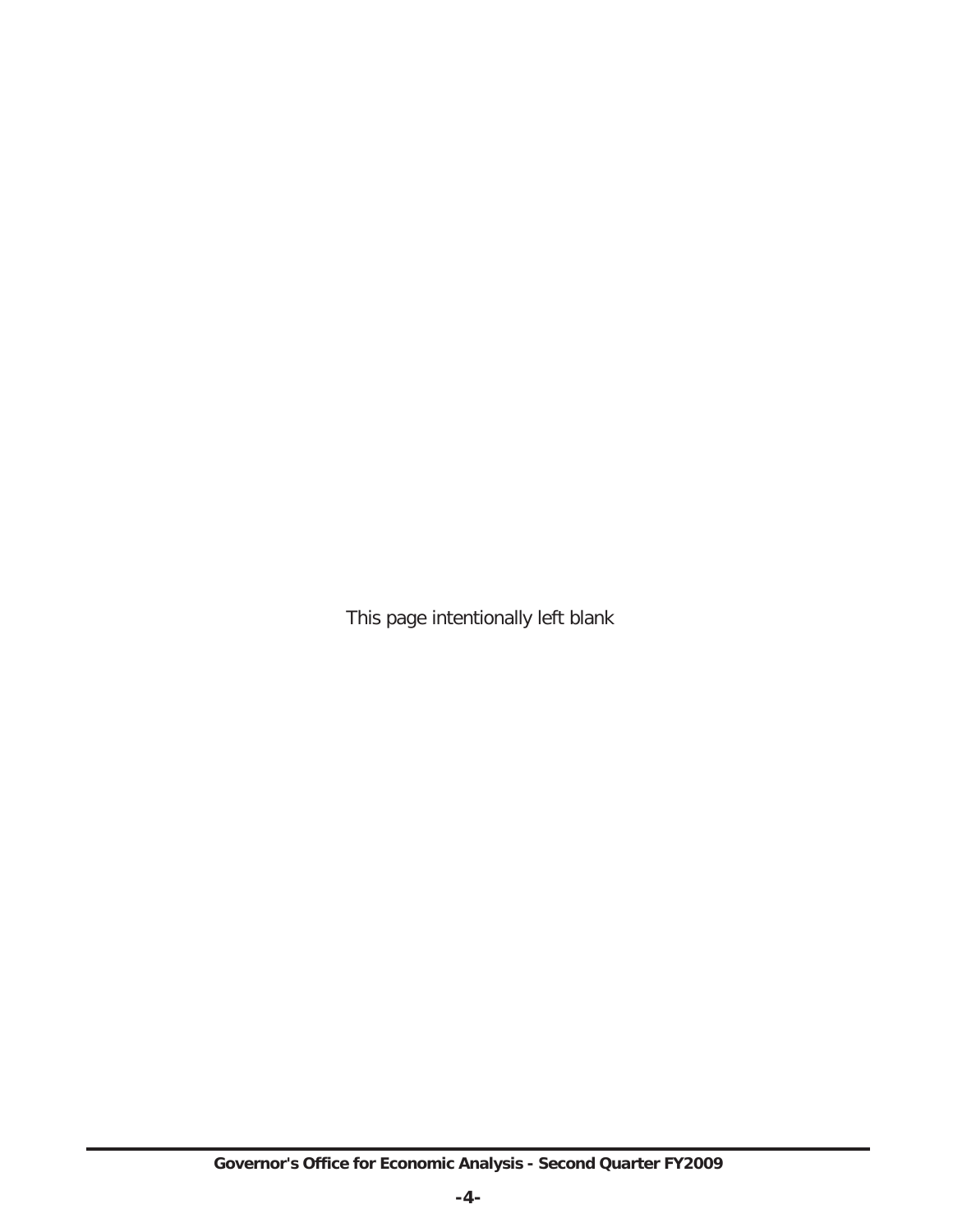## *Revenue*

# **Quarterly Economic & Revene Report First Quarter 2007** *Receipts . . .*

#### **GENERAL FUND**

Revenue growth of 3.1 percent in the second quarter of FY09 exceeded that of the first quarter when receipts grew by only 0.9 percent. The growth this quarter, however, is less a function of economic activity than a reflection of FY08 collections. Receipts declined by 2.1 percent in the second quarter of FY08, making that a low hurdle to clear.

Second quarter growth in FY09 was driven primarily by coal severance, individual income, and property tax receipts. Those gains were offset by losses in inheritance and corporation income tax receipts. Receipts in the second quarter totaled

| Table 1<br><b>Summary General Fund Receipts</b><br><b>Second Quarter, FY09</b><br>$(mil$ \$)                             |                                                                                  |                                                                                  |                                                                                                 |                                                                                                                  |  |  |  |
|--------------------------------------------------------------------------------------------------------------------------|----------------------------------------------------------------------------------|----------------------------------------------------------------------------------|-------------------------------------------------------------------------------------------------|------------------------------------------------------------------------------------------------------------------|--|--|--|
| Sales and Use<br>Individual Income<br>Corp Inc. & LLET<br>Coal Severance<br>CigaretteTax<br>Property<br>Lottery<br>Other | <b>FY09</b><br>716.3<br>859.6<br>112.5<br>75.5<br>39.6<br>255.5<br>48.5<br>136.0 | <b>FY08</b><br>718.0<br>797.9<br>126.3<br>57.5<br>41.2<br>245.4<br>50.8<br>139.2 | <b>Diff</b><br>$(s)$<br>$-1.7$<br>61.7<br>$-13.8$<br>18.1<br>$-1.6$<br>10.1<br>$-2.3$<br>$-3.3$ | <b>Diff</b><br>$\frac{\binom{0}{2}}{2}$<br>$-0.2$<br>7.7<br>$-10.9$<br>31.5<br>$-3.9$<br>4.1<br>$-4.5$<br>$-2.3$ |  |  |  |
| <b>TOTAL</b>                                                                                                             | 2,243.4                                                                          | 2,176.2                                                                          | 67.2                                                                                            | 3.1                                                                                                              |  |  |  |

\$2,243.4 million compared to \$2,176.2 million received in the second quarter of FY08. The resulting growth rate was 3.1 percent, and compares to a change of -2.1 percent for the same quarter last year. Collections in the major revenue categories are shown in summary form in Table 1. Detailed information on these and other accounts is available in the Appendix.

Variations in the quarterly receipts are often affected by the timing of payments into revenue accounts. While timing differences were not as prevalent as in the past, property tax receipts are especially prone to anomalies at this time of the year because of the due dates for real property taxes.

Total **sales and use tax** receipts for the quarter were \$716.3 million, compared to \$718.0 million in the second quarter of FY08. The result is a growth rate of -0.2 percent which fails to match the 1.8 percent growth for the second quarter of last year.

**Individual income tax** posted receipts of \$859.6 million compared to last year's secondquarter receipts of \$797.9 million. The resulting growth rate was 7.7 percent, and compares to a growth rate of 5.0 percent for the second quarter of last year. Growth in this revenue source results from strength in declaration payments which increased 69.9 percent. Withholding receipts were up 2.3 percent for the quarter.

Combined **corporation income and limited liability entity tax (LLET)** receipts were down in the second quarter of the fiscal year. Revenues of \$112.5 million were 10.9 percent lower than year-earlier figures of \$126.3 million.

**Coal severance tax** revenue growth continued its brisk pace in the second quarter,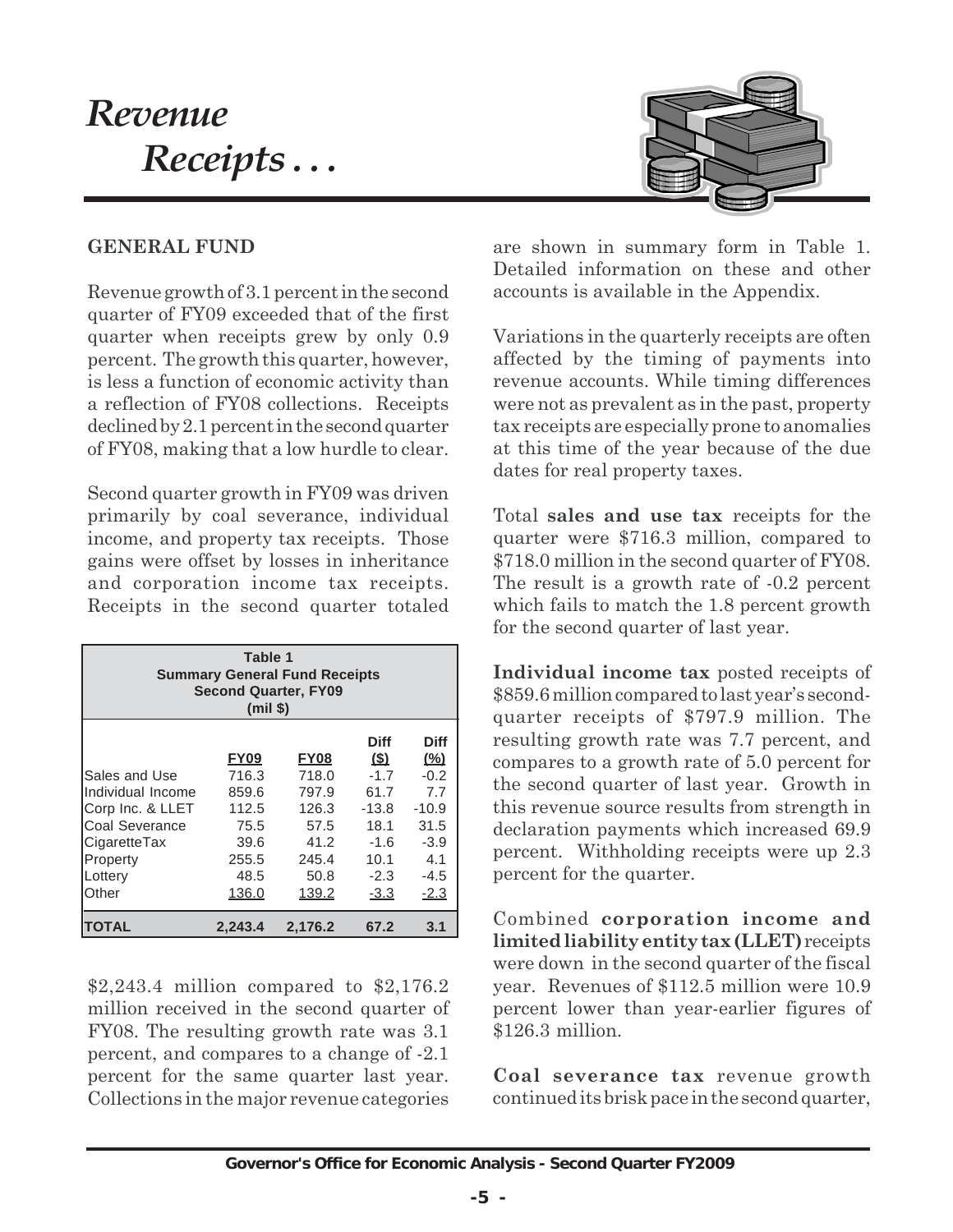with receipts up by 31.5 percent. Collections of \$75.5 million compare to the FY08 second quarter total of \$57.5 million. Tax receipts in the second quarter of FY08 rose by just 1.5 percent.

**Cigarette tax** receipts of \$39.6 million in the second quarter of FY09 failed to match last year's total of \$41.2 million. The \$1.6 million decrease amounted to a 3.9 percent decline.

Second-quarter **property tax** receipts posted revenues that were 4.1 percent more than the second quarter of FY08. Receipts of \$255.5 million compare with \$245.4 million from the second quarter of FY08.

**Lottery** receipts were \$48.5 million, which were 4.5 percent lower than last year's secondquarter total of \$50.8 million.



The **"other"** category, which represents the remaining accounts of the General Fund, declined 2.3 percent in the second quarter. Receipts for FY09:2 were \$136.0 million and compare to \$139.2 million in FY08:2.

#### **ROAD FUND**

The Road Fund reported a decline of 6.8 percent in the second quarter of FY09. Receipts totaled \$280.1 million and compare to \$300.6 million from the second quarter of last year. Summary data are contained in Table 2 and detailed data are shown in the Appendix.

**Motor fuels tax** receipts grew at a rate of 4.1 percent during the second quarter due to the formula-driven increase in the tax rate tied to the price of gasoline. Some of those gains were offset due to a decrease in demand for motor fuels. Receipts were \$157.7 million and compare to \$151.5 million collected during the second quarter of last year.

**Motor vehicle usage tax** fell sharply in the second quarter, with receipts falling by 21.8 percent. Receipts during the second quarter of FY09 totaled \$73.8 million and compare to \$94.4 million collected during the same period last year.

**Motor vehicle license tax** receipts decreased 10.9 percent in the second quarter of FY09 to \$15.4 million.

**Motor vehicle operators license tax** receipts were \$3.7 million in the second quarter of FY09, a decrease of 2.0 percent.

**Weight distance tax** receipts of \$20.0 million represent a 5.9 percent decrease compared to receipts of \$21.3 million during the second quarter of FY08.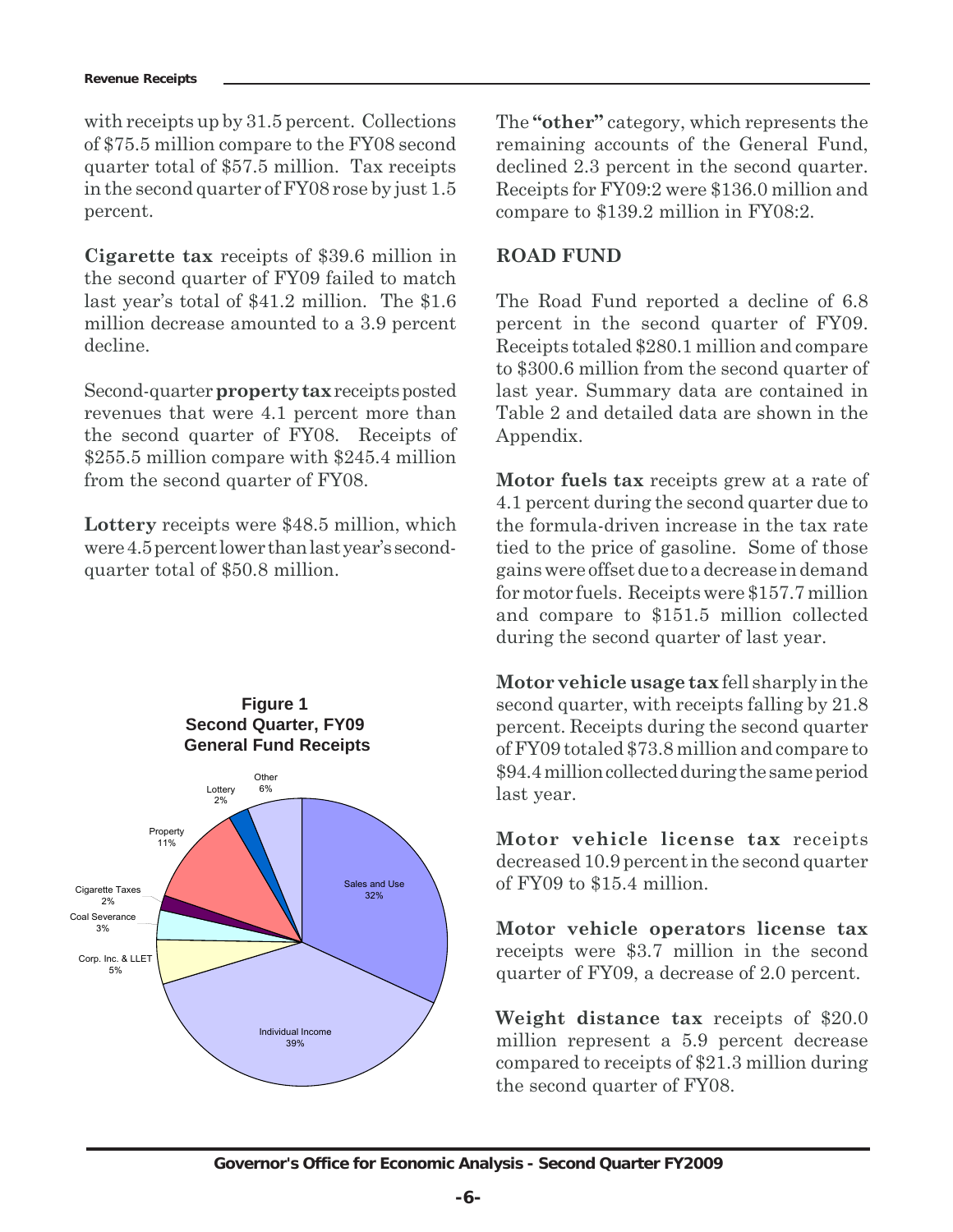**Investment** receipts of \$2.3 million were down 50.3 percent over the total collected in the second quarter of FY08.

| Table 2<br><b>Summary Road Fund Receipts</b><br><b>Second Quarter, FY09</b><br>$(mil$ \$) |             |             |             |             |  |
|-------------------------------------------------------------------------------------------|-------------|-------------|-------------|-------------|--|
|                                                                                           | <b>FY09</b> | <b>FY08</b> | Diff<br>\$2 | Diff<br>(%) |  |
| Motor Fuels                                                                               | 157.7       | 151.5       | 6.2         | 4.1         |  |
| Motor Vehicle Usage                                                                       | 73.8        | 94.4        | $-20.6$     | $-21.8$     |  |
| l Motor Vehicle License                                                                   | 15.4        | 17.3        | $-1.9$      | $-10.9$     |  |
| Motor Vehicle Operators                                                                   | 3.7         | 3.8         | $-0.1$      | $-2.0$      |  |
| Weight Distance                                                                           | 20.0        | 21.3        | $-1.3$      | $-5.9$      |  |
| Investment Income                                                                         | 2.3         | 4.5         | $-2.3$      | $-50.3$     |  |
| Other                                                                                     | 7.2         | 7.9         | $-0.7$      | $-9.1$      |  |
|                                                                                           | 280.1       | 300.6       | -20.6       | -6.8        |  |

The remainder of the accounts in the Road Fund combined for a decrease of 9.1 percent from a year earlier. In the "other" category, revenues of \$7.2 million compare to \$7.9 million in the second quarter of FY08.



#### **Figure 2 Second Quarter, FY09 Road Fund Receipts**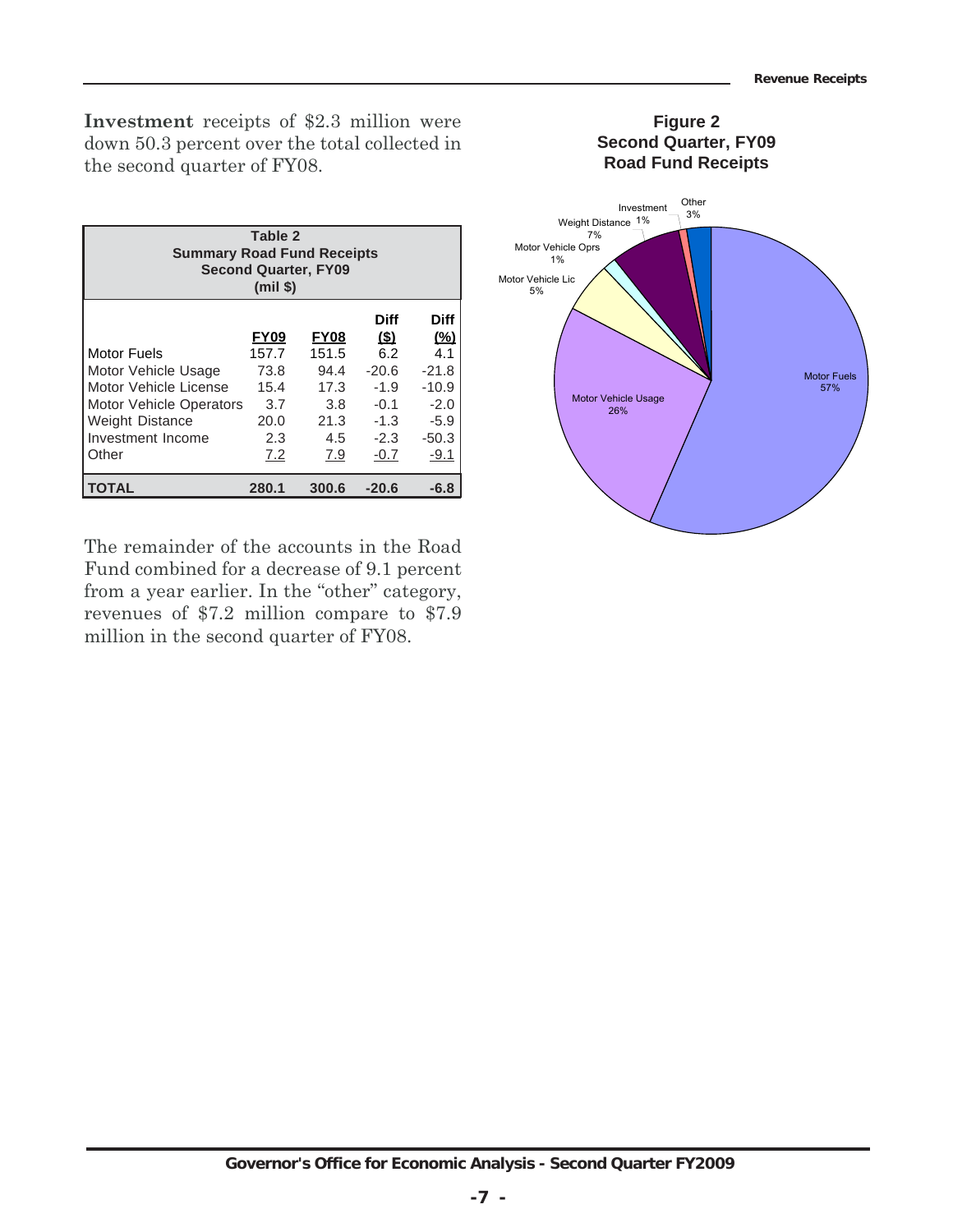This page intentionally left blank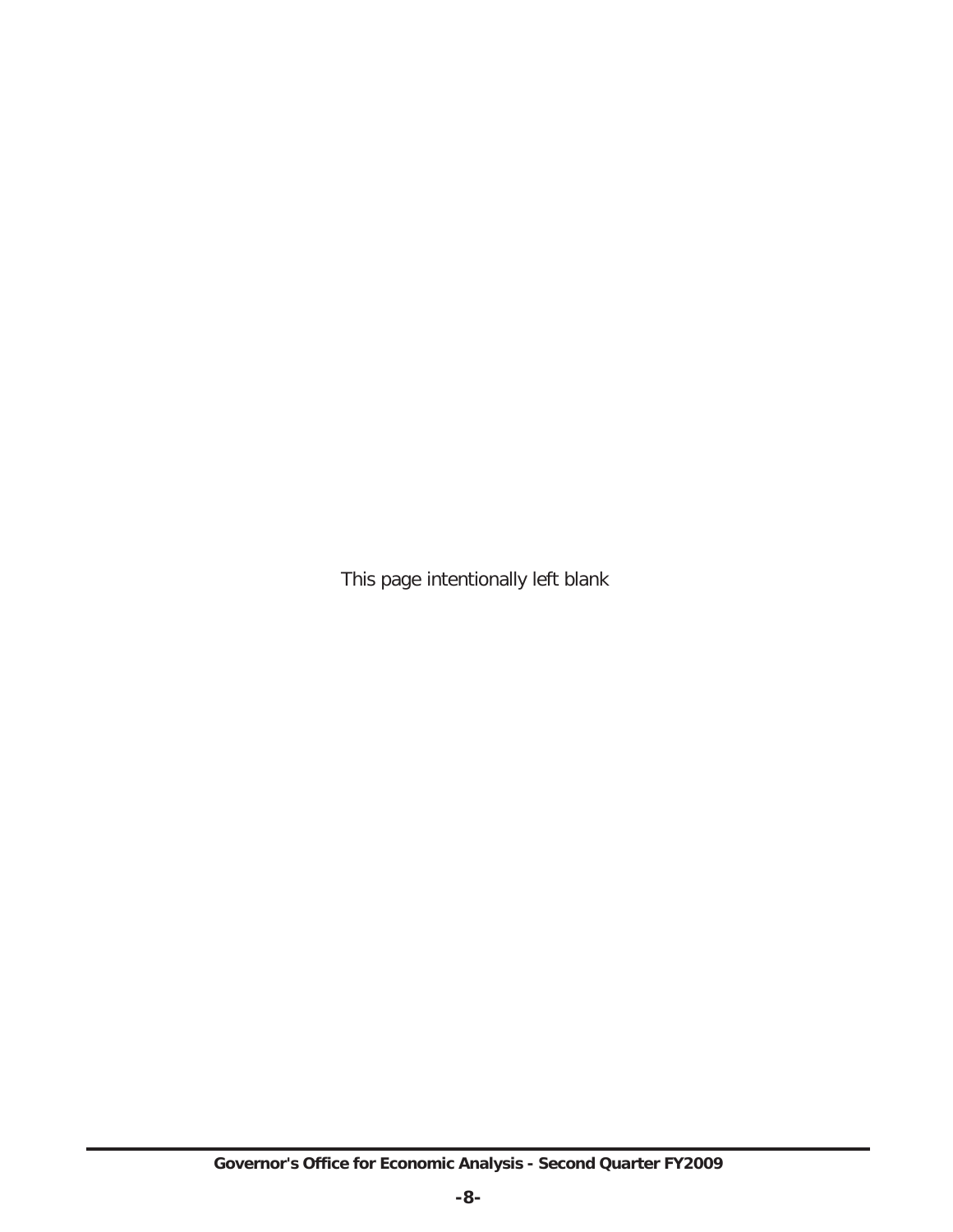*The*

#### **NATIONAL ECONOMY**

The U.S. economy officially entered a recession in December 2007 according to the National Bureau of Economic Research, which maintains the chronology of the official turning points in the national economy. The economy, as measured by real gross domestic product (GDP), contracted sharply in the last two quarters. In non-seasonally adjusted terms, real GDP fell from \$11,727.4 billion in the fourth quarter of FY08 to \$11,712.4 billion in the first quarter of FY09 and then to \$11,545.2 billion in the second quarter of FY09. These are adjacent-quarter growth rates of -0.1 percent and -1.4 percent, respectively. However, this is the first time since 1991 in which the year-over-year change is negative. On that basis, real GDP fell by 0.6 percent in FY09:2 compared to FY08:2. This means that the peak for real GDP occurred in the first quarter of FY09 and the U.S. has been in a period of contraction ever since.

GDP is composed of five components: consumption, investment, government expenditures, exports and imports. The negative performance was pretty evenly distributed across the various components. Government expenditures were the only component which increased in the second quarter of FY09. This is mostly expected however as government expenditures are generally counter-cyclical in nature, rising as outlays for the unemployed and welfare programs like food stamps are increased during contraction periods.



Real consumption (consumer spending on all goods and services) makes up the largest share of GDP. In the second quarter of FY09, real consumption made up 71.1 percent of real GDP. Consumption peaked in the fourth quarter of FY08 with \$8,341.3 billion in expenditures. Consumption declined in each of the first two quarters of FY09, by 0.2 percent and 1.1 percent, respectively. Consumption is divided into three major categories: spending on durable goods, nondurable goods and services. Real spending on durable goods declined by 5.5 percent and 11.2 percent for the first and second quarters of FY09, respectively, while real spending on non-durable goods declined by 0.9 percent and 2.1 percent for the same two quarters. Real spending on services increased modestly by 1.1 percent for the first quarter of 2009 and increased by 1.2 percent for the second quarter of FY09. Consumption losses were widespread in the second quarter as consumer confidence shriveled to its lowest level in over a decade. Consumer spending on light vehicles declined to its lowest level since 1995. In the second quarter, real spending on light vehicles fell by 37.2 percent over that which was spent in the second quarter of FY08. Meanwhile, consumer spending on energy fell by 6.8 percent and 2.0 percent in the first and second quarters of FY09, respectively. Anxiety about the losses in the stock market, high but falling energy prices, and the crises in the financial markets have all caused consumers to tighten their purse strings.

Investment is the most volatile of the five components and made up 13.9 percent of real GDP for the second quarter of FY09. Fears over the overall economic landscape hit the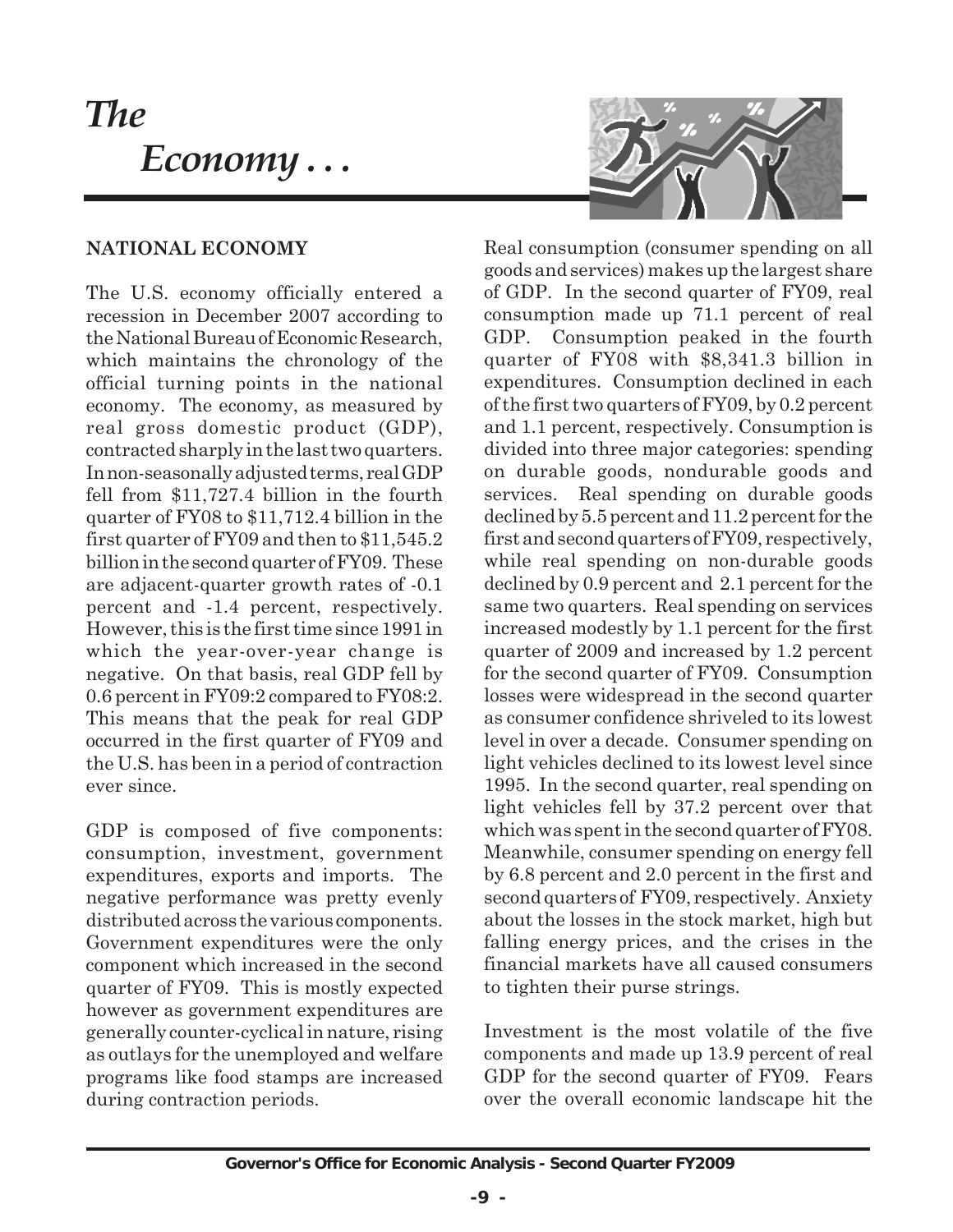investment component the hardest, both in terms of absolute dollar amounts and as a percentage lost for the second quarter. Quarter-over-same-quarter-last-year growth in investment (real gross private domestic investment) has declined for the last nine consecutive quarters. The losses for the last four quarters were 2.3 percent, 6.6 percent, 7.3 percent and 9.6 percent, respectively.

In absolute dollars, \$171.8 billion in real investment was lost in the second quarter of FY09 alone. As consumer demand dried up, so too did the investment opportunities. Decreased aggregate demand, coupled with a lack of liquidity in financial markets, caused businesses to decrease investment in nearly every subcategory. Significant losses were spread across residential and nonresidential investments. In the second quarter, real investment in industrial equipment declined by 9.4 percent, investments in aircraft declined by 39.4 percent, investments in light vehicles declined by 59.4 percent and investments in manufactured housing declined by 31.1 percent. Housing is still deeply embedded in the recession as real residential investment in new single family homes fell for the eleventh consecutive quarter with a 38.1 percent decline. This was the tenth consecutive quarter with double-digit losses for this housing sector.

Government expenditures made up 18.1 percent of real GDP in the second quarter of FY09. Government expenditures rose by 2.8 percent over the same quarter last year. Defense purchases constituted 36.5 percent of total government expenditures. This is up from 33.5 percent in second quarter of FY08. Defense purchases rose by 12.4 percent and 12.2 percent in the first and second quarters of FY09. Defense purchases rose by \$83.1 billion compared to the second quarter of FY08, completely outstripping the net increase in total government expenditures, which was \$57.5 billion for the same period.

#### **Table 3 Summary of US Economic Series Second Quarter Comparison**

|                                                 |               |               | <b>Percent</b> |
|-------------------------------------------------|---------------|---------------|----------------|
|                                                 | <b>FY08:2</b> | <b>FY09:2</b> | Change         |
| Real GDP (2000 \$ billions)                     | 11,620.7      | 11,545.2      | $-0.6$         |
| Real Consumption (2000 \$ billions)             | 8,298.2       | 8,206.3       | $-1.1$         |
| Real Investment (2000 \$ billions)              | 1,781.3       | 1,609.5       | $-9.6$         |
| Real Government Expenditures (2000 \$ billions) | 2,029.4       | 2,086.9       | 2.8            |
| Real Exports (2000 \$ billions)                 | 1,482.1       | 1,467.1       | $-1.0$         |
| Real Imports (2000 \$ billions)                 | 1,966.5       | 1,846.0       | $-6.1$         |
| Personal Income (\$ billions)                   | 11,872.1      | 12,163.7      | 2.5            |
| Consumer Price Index (percent change)           | 4.0           | 1.5           | <b>NA</b>      |
| Industrial Production Index (percent change)    | 2.1           | $-5.6$        | <b>NA</b>      |
| Civilian Labor Force (millions)                 | 153.7         | 154.8         | 0.7            |
| Total Nonfarm Employment (millions)             | 138.0         | 136.2         | $-1.4$         |
| Manufacturing Employment (millions)             | 13.8          | 13.1          | $-4.6$         |
| Unemployment Rate (percent)                     | 4.8           | 6.8           | <b>NA</b>      |

Seasonally Adjusted. GDP components may not sum due to rounding at lower levels of detail Data for FY09:2 are December 2008 estimates.

Source: Global Insight, December 31, 2008 data release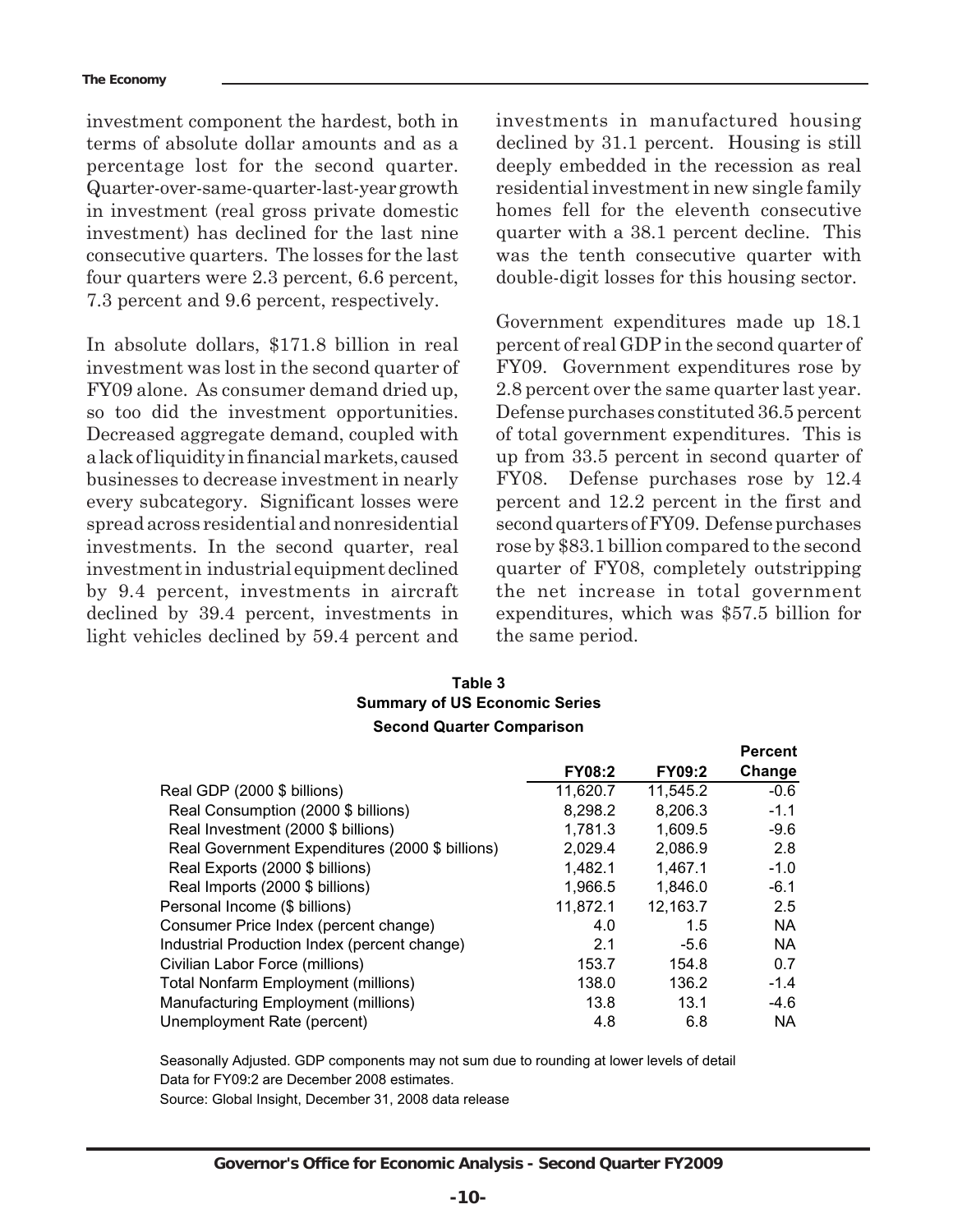require fewer workers. As a result, nonfarm decrease in aggregate demand. The consume As firms continue to struggle with unsold inventories due to sagging aggregate demand, outputs continue to fall and firms employment declined by 1.9 million workers in the second quarter of FY09. Over 600,000 of those lost jobs were in the manufacturing sector, a decline of 4.6 percent. It is not surprising that the average monthly unemployment rate for the second quarter was 6.8 percent. This was the worst unemployment period since the first quarter of FY94.

The Consumer Sentiment Index fell to 57.7 in the second quarter, the lowest value since the University of Michigan began tracking this index in 1960. As disposable incomes fall and more workers lose their jobs, consumers become more reluctant to purchase goods and services at normal levels. Prices are beginning to respond to this overall decrease in aggregate demand. The consumer price index rose only 1.5 percent for the second quarter. On a monthly basis, the December 2008 CPI fell by 0.1 percent over December 2007. Most of this decrease in prices come in the energy sector. As lower energy prices free up some disposable income, consumers may return to more normal consumption patterns and the path to recovery will emerge.

U.S. personal income growth slowed substantially in the second quarter to post growth of only 2.5 percent. By comparison, personal income growth was above 5.7 percent for all of calendar 2007. Personal



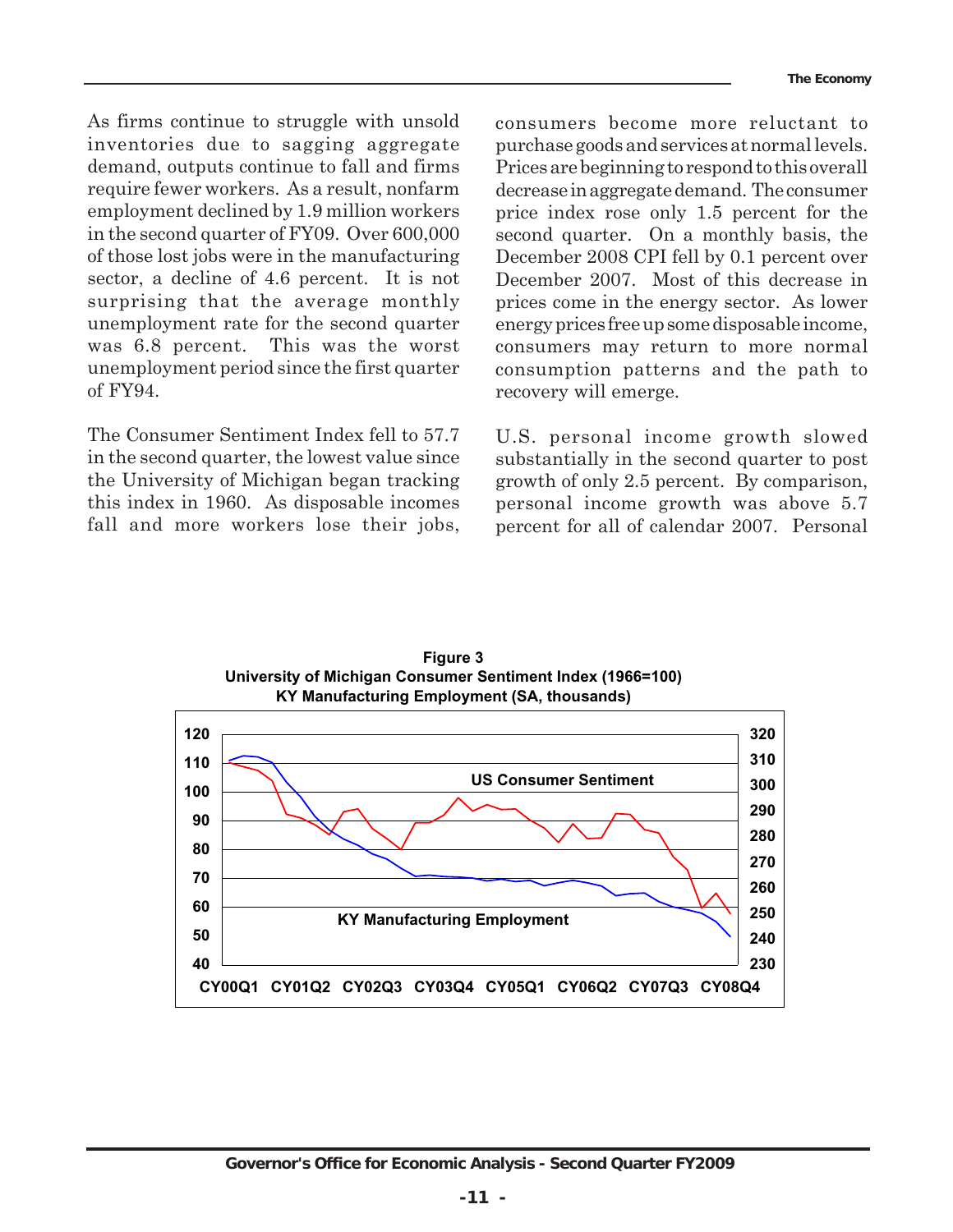income grew by a modest 3.7 percent in the first quarter of FY09.

#### **STATE ECONOMY**

Kentucky personal income is estimated to be \$137.0 billion for the second quarter of FY09. Year-over-year growth slowed considerably to 3.5 percent in the second quarter. Growth in FY07 held between 5.6 percent and 6.3 percent for the whole year. Growth was mitigated in FY08 with a quarterly low of 3.9 percent and a high of 5.3 percent. First quarter growth in FY09 was 4.5 percent. Second quarter growth was a more modest 3.5 percent. Clearly Kentucky personal income has already been significantly affected by the national recession.

In the second quarter of FY09, Kentucky wages and salaries made up 53.6 percent of Kentucky personal income. Second quarter Kentucky wages and salaries are estimated to have grown by 2.1 percent over FY08:2, slowing substantially from a year ago when growth was 4.1 percent. Prices fell sharply in the second quarter due to falling aggregate demand. Threats of deflation, coupled with falling global demand, have resulted in a tag-teamed assault on wages and salaries.

Kentucky total nonfarm employment continued to fall throughout calendar 2008, as the recession enveloped Kentucky. In the second quarter of FY09, the year-over-year employment comparison turned negative with 0.6 percent in losses over the second quarter of FY08. Approximately 11,000

| Table 4<br><b>Selected Kentucky Economic Series</b><br><b>Second Quarter Comparison</b> |               |               |                   |         |  |  |  |  |
|-----------------------------------------------------------------------------------------|---------------|---------------|-------------------|---------|--|--|--|--|
|                                                                                         | <b>FY08:2</b> | <b>FY09:2</b> | <b>Difference</b> | $%$ Chg |  |  |  |  |
| Total Personal Income (\$ billions)                                                     | 132,435       | 137,016       | 4,581             | 3.5     |  |  |  |  |
| Wages and Salary Income (\$ billions)                                                   | 71,971        | 73,489        | 1,518             | 2.1     |  |  |  |  |
| Total Nonfarm Employment (thousands)                                                    | 1,877.5       | 1,866.5       | $-11.0$           | $-0.6$  |  |  |  |  |
| Construction                                                                            | 86.4          | 82.8          | $-3.6$            | $-4.2$  |  |  |  |  |
| Natural Resources & Mining                                                              | 22.2          | 23.1          | 0.9               | 4.2     |  |  |  |  |
| Manufacturing                                                                           | 252.6         | 240.9         | $-11.7$           | -4.6    |  |  |  |  |
| Trade, Transportation & Utilities                                                       | 388.6         | 390.8         | $2.2^{\circ}$     | 0.6     |  |  |  |  |
| Information                                                                             | 30.4          | 29.6          | $-0.8$            | $-2.6$  |  |  |  |  |
| Finance                                                                                 | 94.2          | 93.1          | $-1.1$            | $-1.2$  |  |  |  |  |
| <b>Business Services</b>                                                                | 181.4         | 177.4         | $-4.0$            | $-2.2$  |  |  |  |  |
| <b>Educational Services</b>                                                             | 241.3         | 241.3         | 0.0               | 0.0     |  |  |  |  |
| Leisure and Hospitality                                                                 | 175.0         | 172.8         | $-2.2$            | $-1.2$  |  |  |  |  |
| <b>Other Services</b>                                                                   | 76.5          | 76.1          | $-0.4$            | $-0.6$  |  |  |  |  |
| Government                                                                              | 328.9         | 338.6         | 9.7               | 2.9     |  |  |  |  |

Seasonally adjusted

Source: US Bureau of Economic Analysis, US Bureau of Labor Statistics.

The FY09:2 data for all series are Kentucky MAK model estimates.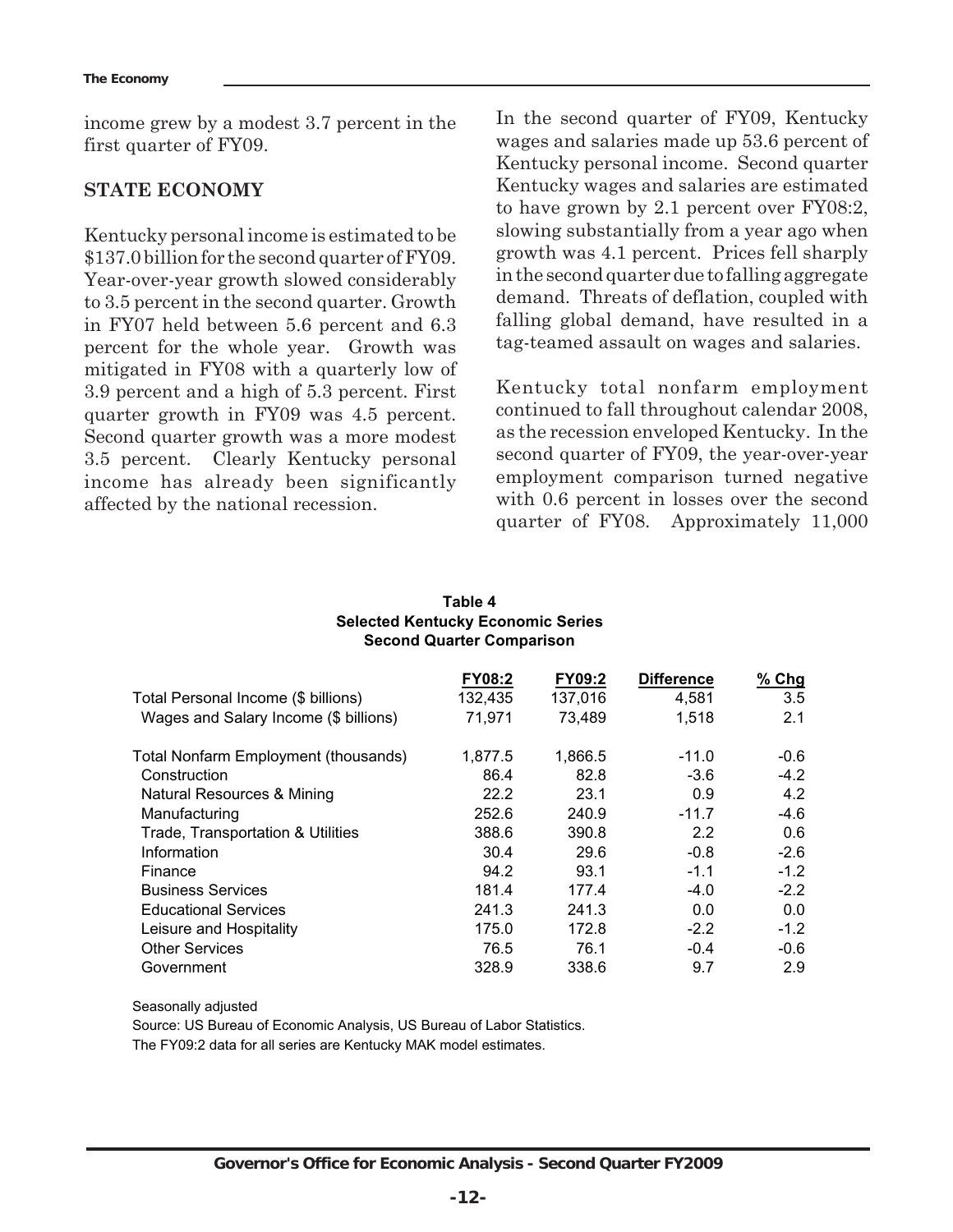rifered were substantian fosses in the construction mudstry with similar force, as<br>manufacturing sector and moderate losses construction employment dropped by 3,600 seasonally adjusted jobs were lost over this period. Few sectors escaped the downturn. There were substantial losses in the in the construction, information and business services sectors. Manufacturing employment declined by 11,700 net seasonally adjusted jobs (-4.6 percent).

Kentucky has historically relied on a large manufacturing sector, with transportation equipment being the largest component of manufacturing. As the automobile industries are struggling with decreased demand, firms have laid off over 6,000

employees since the second quarter of FY08. The housing market woes impacted the construction industry with similar force, as construction employment dropped by 3,600 seasonally adjusted jobs (-4.2 percent). Trade, Transportation and Utilities employment is the largest supersector in Kentucky; growth slowed substantially in the second quarter to 0.6 percent, but managed to remain positive. Furthermore, an appreciating U.S. dollar led to decreasing exports, further hurting employment in the export-driven sectors. The dollar versus the euro appreciated steadily from 0.6332 to 0.7166 from July 2008 to December 2008.

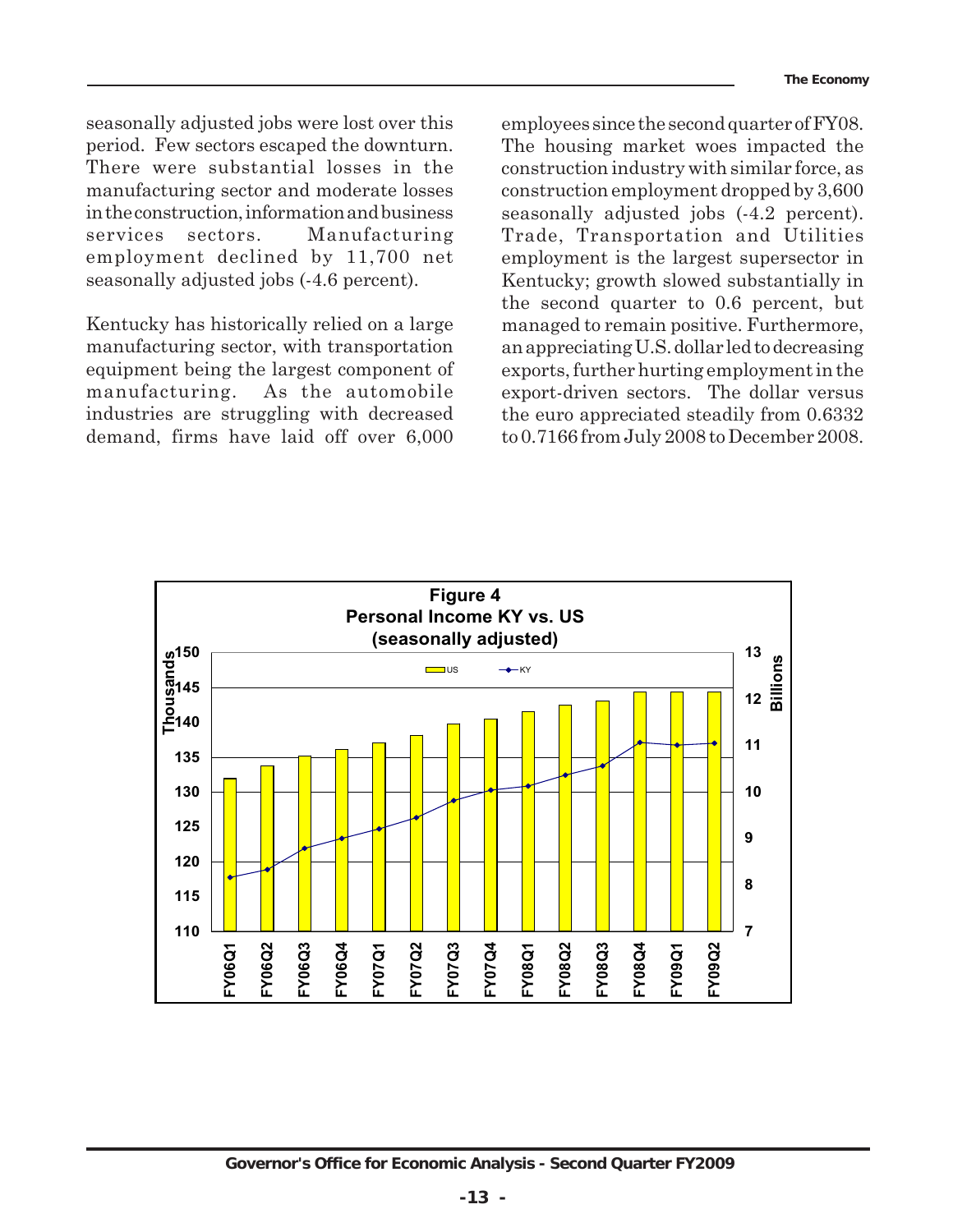This page intentionally left blank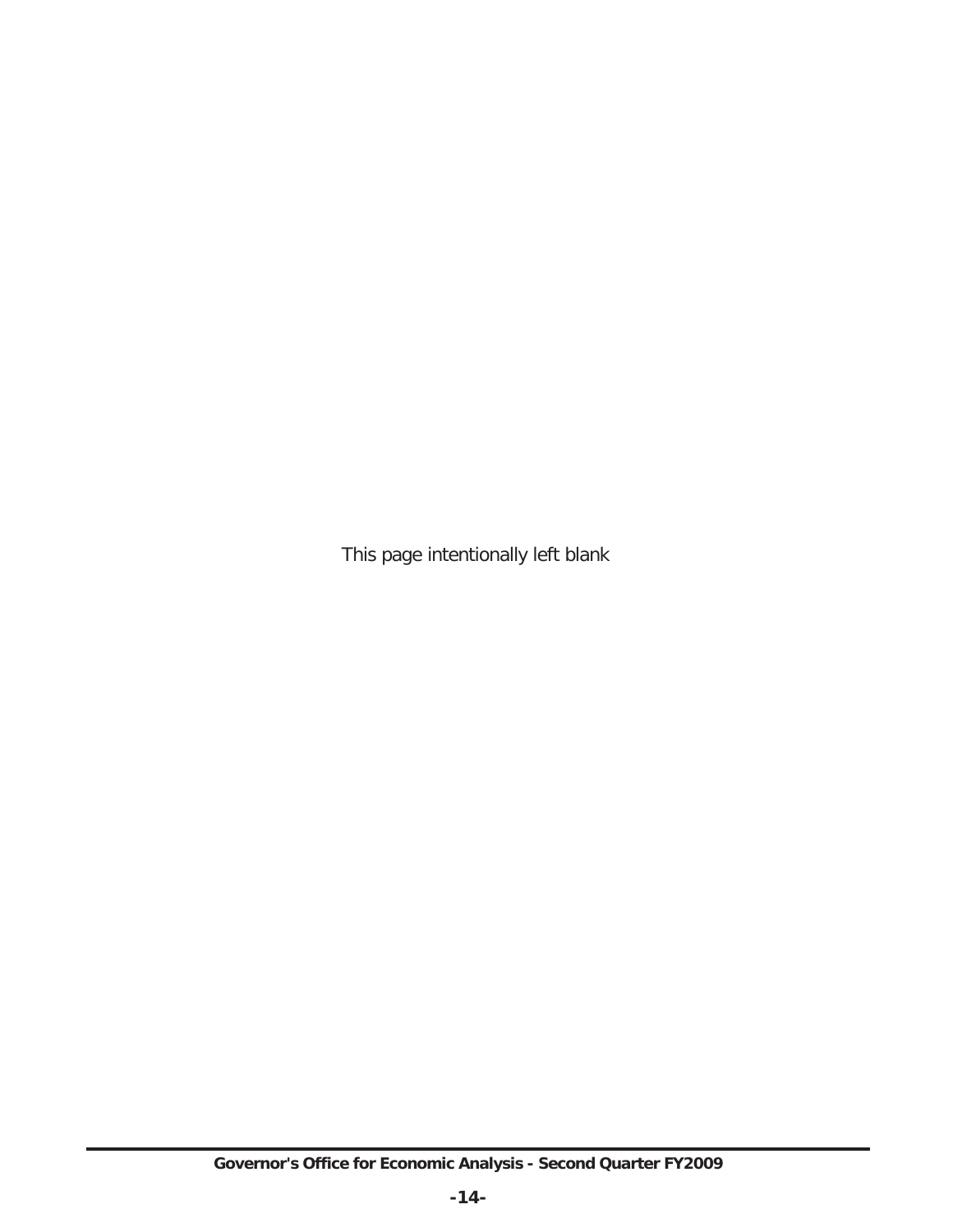## *Interim Outlook . . .*

#### **GENERAL FUND**

Projected General Fund revenues for the next three quarters are shown in Table 5. General Fund revenues were \$4,328.3 million in the first two quarters of FY09, an increase of 2.0 percent from the same period a year earlier. A decline of 7.3 percent is anticipated for the second half of FY09, resulting in a 2.7 percent annual decline compared to FY08 receipts.

The sizable rate of decline projected for the second half of FY09 is a reflection of two primary factors: a higher base of comparison and a worsening national economy. General Fund collections grew 2.0 percent in the first half of FY09, but the prior year revenue receipts were below FY07 levels. Simply put, the first half of FY09 provided a very low base of comparison. The second half growth of 2.5 percent in FY08 poses a much greater challenge.



In addition to the higher baseline for growth in the upcoming quarters, some of the growth in the first half of FY09, especially in the individual income tax, seemingly defied an avalanche of poor economic news. Employment peaked in early calendar year 2008 and wage growth was subdued. When a disconnection forms between tax receipts and the underlying economy, a correction must be on the horizon. In the case of the individual income tax, the correction comes through the filing for refunds. Therefore, the balance on returns was adjusted downward vis-à-vis the November official estimate in recognition of higher anticipated refunds.

Individual income tax receipts growth was caused by strong performances in both withholding and declaration payments. A couple of investment-related activities may have caused withholding to grow faster than the underlying economy. Instability in the

|                           |         |                            | January 2009               | <b>General Fund: Interim Forecast</b><br>(million dollars) |                            |                     |                            |                     |
|---------------------------|---------|----------------------------|----------------------------|------------------------------------------------------------|----------------------------|---------------------|----------------------------|---------------------|
|                           |         | <b>FY09</b>                |                            | <b>FY09</b>                                                |                            | <b>FY09</b>         |                            | <b>FY 10</b>        |
|                           |         | Quarters 1 & 2             | Quarters 3 & 4             |                                                            | <b>Full Year</b>           |                     | <b>Quarter 1</b>           |                     |
|                           | Actual  | $%$ Chq<br><b>Year Ago</b> | Interim<br><b>Estimate</b> | $%$ Chq<br>Year Ago                                        | Interim<br><b>Estimate</b> | $%$ Chg<br>Year Ago | Interim<br><b>Estimate</b> | $%$ Chq<br>Year Ago |
| Sales & Use               | 1,467.7 | 1.5                        | 1,373.0                    | $-4.1$                                                     | 2,840.7                    | $-1.3$              | 752.7                      | 0.2                 |
| Individual Income         | 1,736.2 | 7.1                        | 1,621.6                    | $-12.9$                                                    | 3.357.8                    | $-3.6$              | 895.1                      | 2.1                 |
| Corporation Inc & LLET    | 206.7   | $-23.9$                    | 162.3                      | $-38.0$                                                    | 369.0                      | $-30.8$             | 105.5                      | 11.9                |
| Coal Severance            | 148.2   | 33.7                       | 140.1                      | 14.8                                                       | 288.4                      | 23.8                | 65.6                       | $-9.8$              |
| Tobacco                   | 85.4    | -4.6                       | 83.1                       | $-6.5$                                                     | 168.5                      | $-5.6$              | 40.8                       | $-6.7$              |
| Property                  | 319.2   | 4.9                        | 198.3                      | 1.0                                                        | 517.5                      | 3.4                 | 64.6                       | 1.3                 |
| Lottery                   | 91.5    | $-0.8$                     | 107.0                      | 12.3                                                       | 198.5                      | 5.9                 | 43.8                       | 1.8                 |
| Other                     | 273.2   | $-11.2$                    | 413.4                      | 14.0                                                       | 686.6                      | 2.4                 | <u> 138.1</u>              | $-1.0$              |
| <b>Total General Fund</b> | 4.328.3 | 2.0                        | 4.098.7                    | $-7.3$                                                     | 8.427.0                    | $-2.7$              | 2.106.0                    | 1.0                 |

**Table 5**

**Governor's Office for Economic Analysis - Second Quarter FY2009**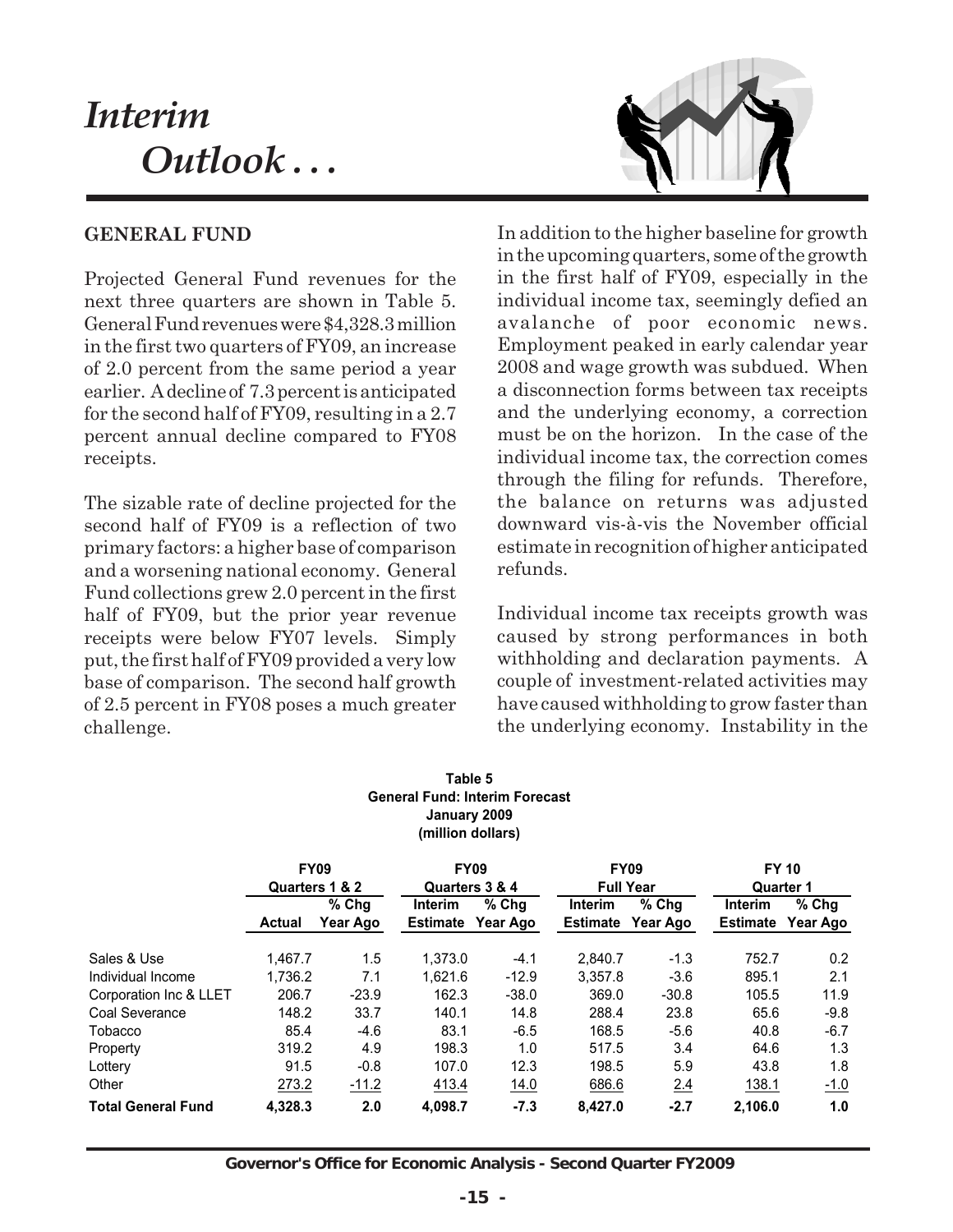stock market, coupled with job losses, have forced some families to take hardship withdrawals from their 401(k) accounts. Other families have postponed additional contributions to their 401(k) accounts due to declining short-term returns on investment. Both of these occurrences would lead to higher than projected withholding and potential refunds. An increase in refunds is the largest component of the expected 12.9 percent decline in receipts for the second half of FY09.

Coal severance tax receipts have remained strong despite rapidly declining prices in the coal spot market. There are two reasons for this receipts phenomenon. First, prices on the spot market are declining rapidly, but they are still higher than they were a year ago. Therefore current spot market sales are still providing greater receipts than they did a year ago when prices were still on their way up. Also, the sustained high prices in the first half of FY09 are still leading to higher contracted prices than those prices when the old contracts were written three to five years ago. Therefore, receipts continue to increase consistent with earlier estimates.

Three of the four largest General Fund accounts are expected to decline substantially in the second half of FY09. Anticipated sales and use tax revenues for the second half of FY09 are \$1,373.0 million, with a corresponding decline of -4.1 percent.Corporate income and individual income taxes are expected to decline by 38.0 percent and 12.9 percent, respectively.

Despite the similarity to the November 2008 official revised forecast, several individual accounts differ substantially from the November 2008 official estimates. The largest difference in absolute amount is in

sales and use taxes where the new forecast is \$37.6 million less than in November. This downward revision is primarily due to the revised U.S. retail sales estimates from Global Insight.

In percentage terms, the largest change from November comes in the corporate income tax and LLET account, which is up by \$29.4 million in acknowledgment of actual collections received year-to-date. The outlook for the remainder of FY09 for corporate income tax receipts calls for an expected decline of 30.8 percent compared to FY08. Total FY09 receipts are estimated to be \$369.0 million.

Taxes on cigarettes and other tobacco products declined by 4.6 percent in the first two quarters of FY09. The outlook for the remaining six months of the fiscal year is for \$83.1 million in revenue, with a corresponding change of -6.5 percent. For the first quarter of FY10, receipts are expected to decline by 6.7 percent when compared to the first quarter of the current fiscal year. This is largely a function of decreased disposable income. As disposable incomes decrease, consumers decrease their consumption of most goods. The effect is a sharper than normal drop in tobacco receipts, as the depressed spending effect combines with the long term decline in smoking in Kentucky and the nation as a whole.

Property tax revenues totaled \$319.2 million in the first two quarters of FY09, representing growth of 4.9 percent from a year earlier. Receipts in property taxes are sensitive to timing of payments in the second quarter. It is expected that in the second half of the fiscal year, growth will slow to a mere 1.0 percent over last year. Overall for the fiscal year, property taxes are expected to grow by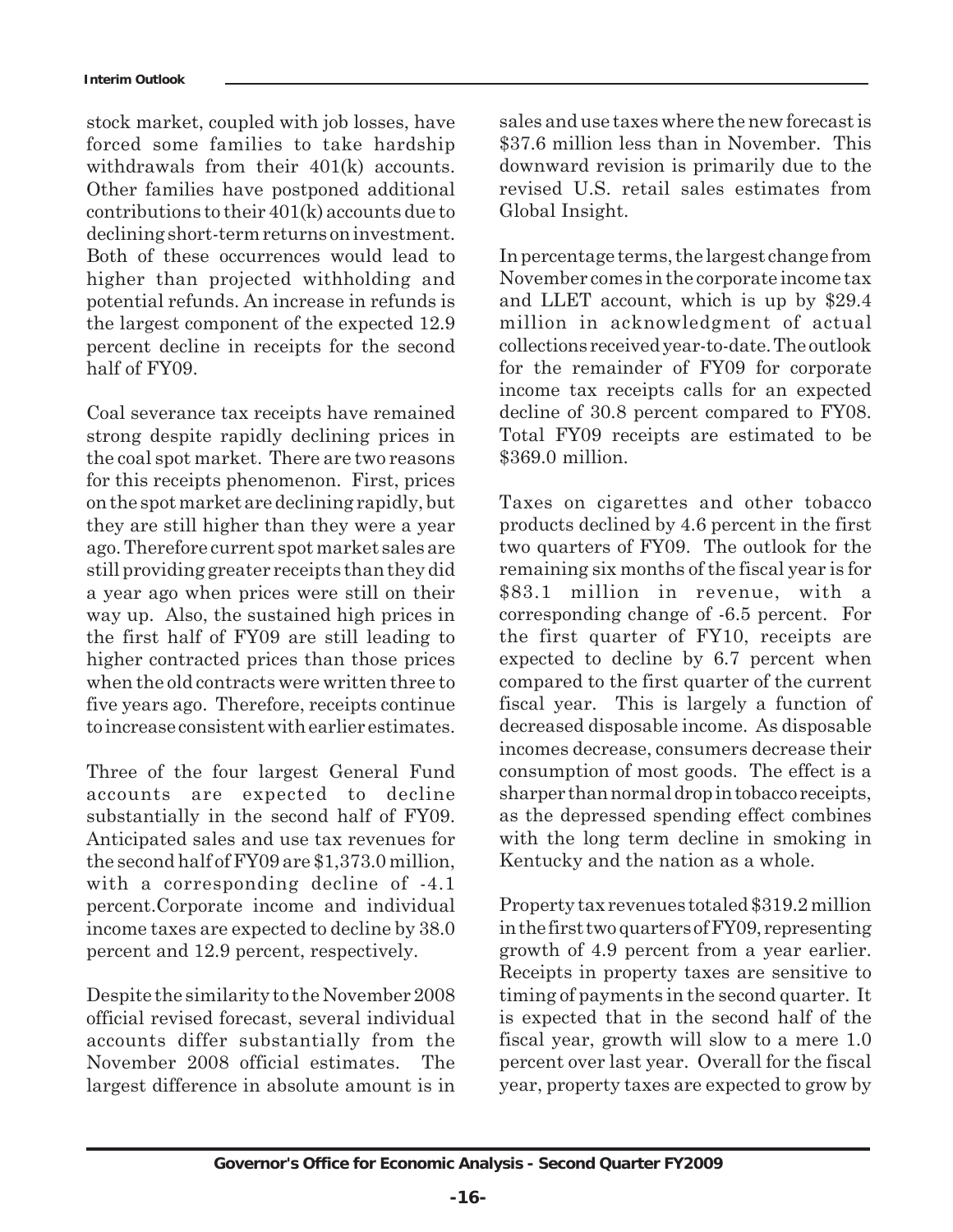3.4 percent. Property taxes in the first quarter of FY10 are anticipated to grow by only 1.3 percent.

Lottery revenues met the expectations of the dividend schedule in the first half of FY09. The forecast anticipates that the Kentucky Lottery will maintain pace within the enacted dividend schedule despite the tough economy and slower Powerball sales.

The "other" category contains estimates for the remaining accounts in the General Fund. During the last two quarters of FY09 this category should experience an increase of 14.0 percent. Receipts in this category are expected to decline by 1.0 percent in the first quarter of FY10, with receipts totaling \$138.1 million.

#### **ROAD FUND**

Road Fund revenues are forecasted to fall 3.5 percent over the final two quarters of FY09 and 6.6 percent in the first three months of FY10 as shown in Table 6. The FY09 full-year forecast is \$14.6 million less than the official revenue forecast as approved by the Consensus Forecasting Group on November 21, 2008.

Motor fuels tax collections are forecasted to grow by 4.4 percent over the final six months of FY09. The increase in tax receipts is due to lower gas prices, an effect which will lead to increased consumption. However, receipts in the first quarter of FY10 are forecasted to drop by 9.3 percent as lower gas prices substantially lower the statutorily determined tax rate.

 $\mu$ , and  $\mu$  are Revenue Report First Quarter and Motor vehicle usage tax collections are expected to continue their skid as receipts are expected to fall by 14.5 percent over the remainder of the fiscal year and by 2.5 percent in the first three months of FY10. A stagnant economy with significant job losses, low or no wage growth, tight credit, and weak consumer confidence all contribute to the expected reduction in usage tax receipts.

> To estimate the growth of all other components of the Road Fund, officials of the Kentucky Transportation Cabinet and staff of the Governor's Office for Economic Analysis together assessed recent growth patterns as well as administrative and statutory factors. Motor vehicle license taxes are forecasted to increase by 5.4 percent in the final two quarters of FY09 and by 6.7 percent in the first quarter of FY10. Motor vehicle operators' licenses are projected to rise by 4.5 percent in the remainder of the fiscal year but decline 18.3 percent in the first quarter of FY10. Weight distance tax revenue should fall by 7.2 percent for the remainder of the fiscal year and 6.1 percent over the first three months of FY10. Investment income is expected to fall by 65.0 percent over the remainder of the fiscal year and by 65.9 percent in FY10:1 due to lower fund balances and interest rates.

> The combination of all other revenues are projected to yield growth of 5.4 percent during the last six months of FY09 but fall 9.5 percent in the first quarter of FY10.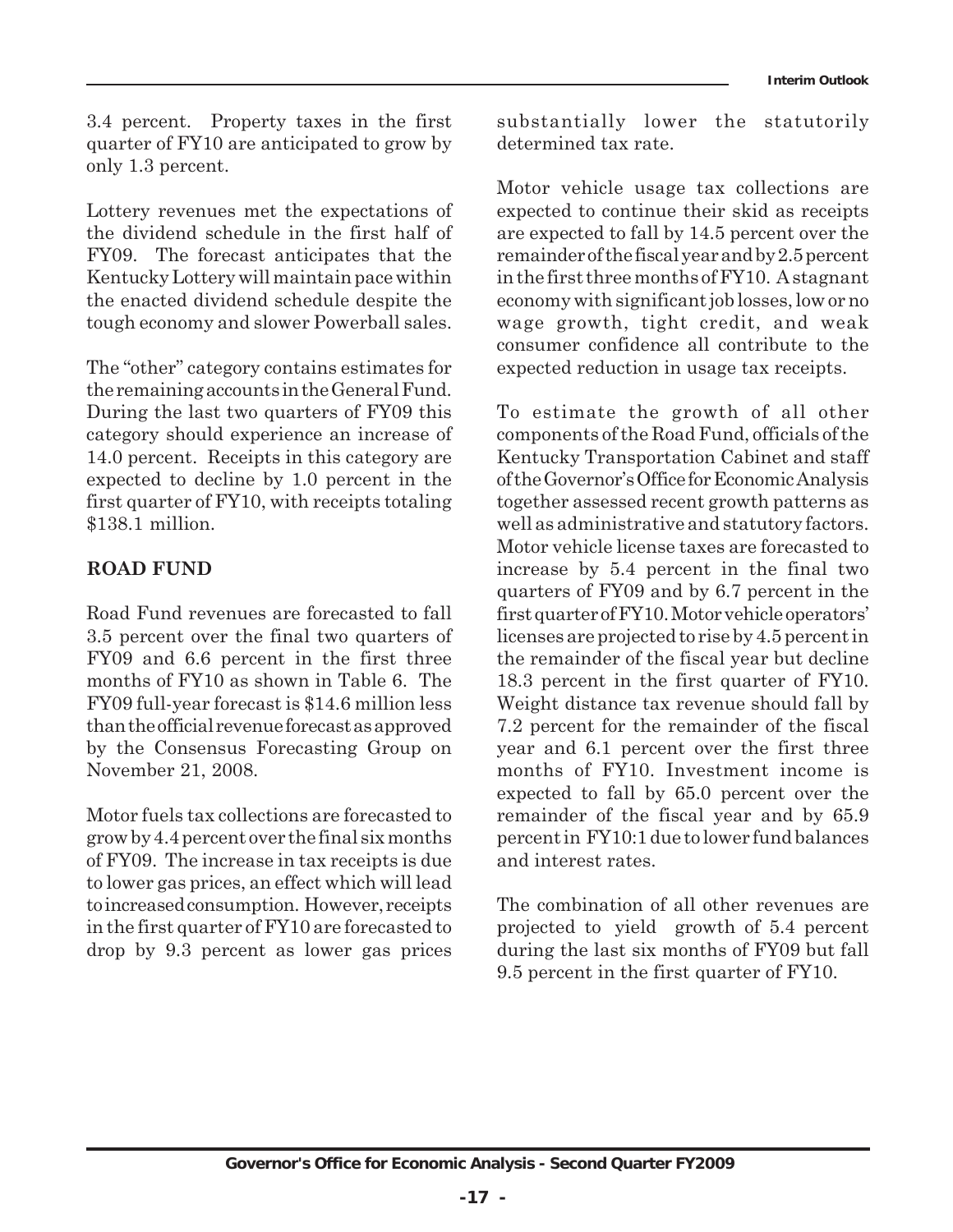| Table 6                            |
|------------------------------------|
| <b>Road Fund: Interim Forecast</b> |
| (millions of dollars)              |
| January 2009                       |
|                                    |

|                         | <b>FY09</b><br>Quarters 1 & 2 |          |                | <b>FY09</b> |                  | <b>FY09</b> | <b>FY10</b>          |                   |
|-------------------------|-------------------------------|----------|----------------|-------------|------------------|-------------|----------------------|-------------------|
|                         |                               |          | Quarters 3 & 4 |             | <b>Full Year</b> |             | <b>First Quarter</b> |                   |
|                         |                               | $%$ Chq  | Interim        | $%$ Chq     | Interim          | $%$ Chq     | Interim              | % Chg             |
|                         | Actual                        | Year Ago | Estimate       | Year Ago    | Estimate         | Year Ago    |                      | Estimate Year Ago |
| Motor Fuels             | 315.7                         | 1.3      | 310.2          | 4.4         | 625.9            | 2.8         | 143.2                | $-9.3$            |
| Motor Vehicle Usage     | 173.8                         | $-15.0$  | 172.1          | $-14.5$     | 345.9            | $-14.8$     | 97.5                 | $-2.5$            |
| Motor Vehicle License   | 33.0                          | $-7.7$   | 60.9           | 5.4         | 93.9             | 0.4         | 18.8                 | 6.7               |
| Motor Vehicle Operators | 8.0                           | 2.4      | 7.9            | 4.5         | 15.9             | 3.4         | 3.5                  | $-18.3$           |
| Weight Distance         | 40.7                          | $-6.0$   | 38.1           | $-7.2$      | 78.8             | $-6.6$      | 19.5                 | $-6.1$            |
| Investment              | 5.0                           | $-37.3$  | 4.0            | $-65.0$     | 9.0              | $-53.8$     | 0.9                  | $-65.9$           |
| Other                   | 15.9                          | $-2.7$   | 20.2           | 5.4         | 36.1             | 1.7         | 7.9                  | $-9.5$            |
| <b>Road Fund</b>        | 592.0                         | $-5.6$   | 613.5          | $-3.5$      | 1.205.5          | $-4.5$      | 291.3                | $-6.6$            |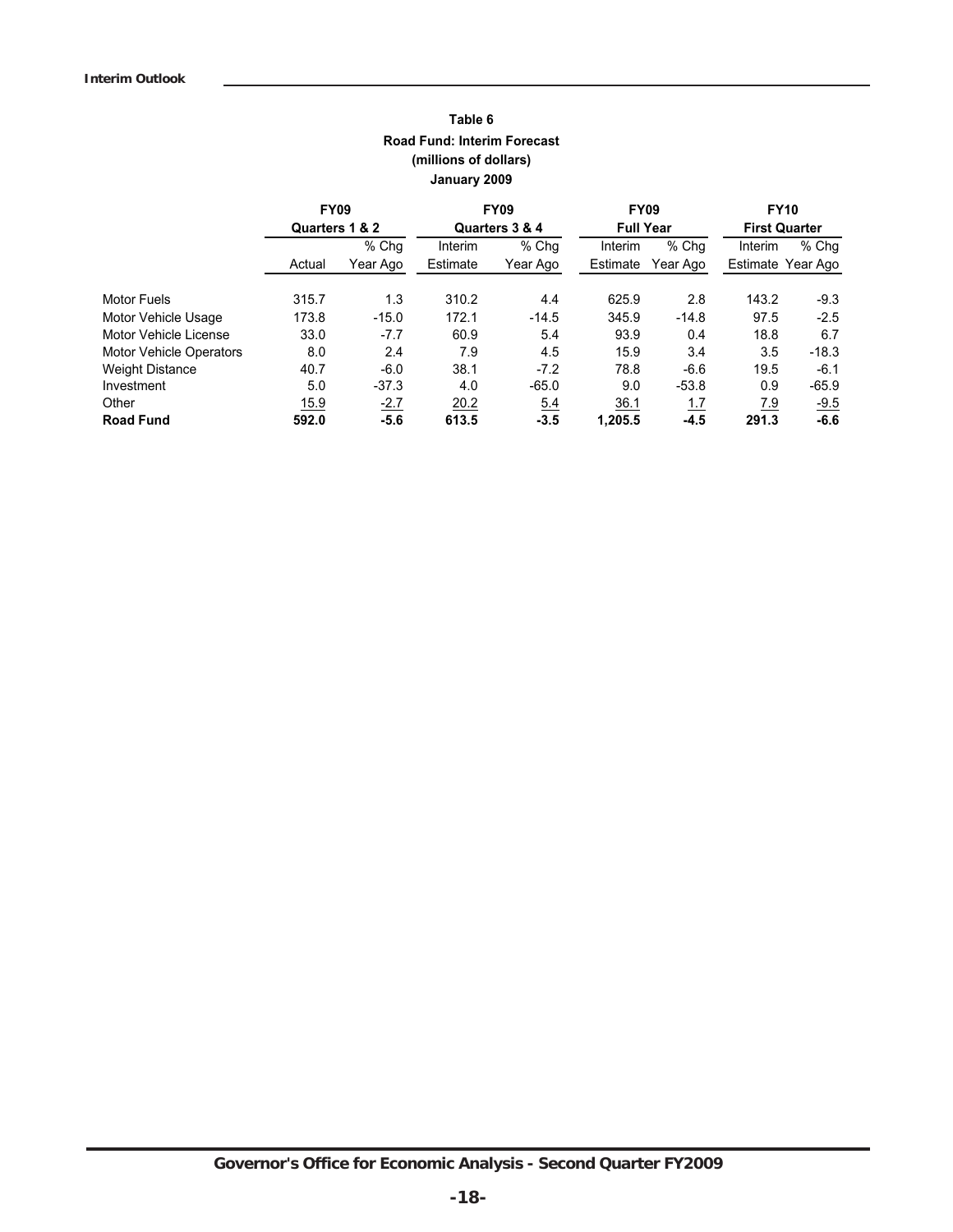#### **ECONOMY**

the three-quarter period from January to in the fourth quarter of FY09, marking fourthermore, the three-quarter period from January to in the fourth quarter of FY09, marking fourth The economic outlook presented here is for September 2009. This period represents the second half of FY09 (quarters three and four) and the first quarter of FY10. As with any forecast, there are multiple scenarios available for consideration that involve different assumptions regarding the most probable path of the national economy. This forecast assumes the "control" scenario since it has the highest expectation of accuracy, but there were three scenarios provided by Global Insight: Optimistic (20 percent probability); Control (60 percent probability); Pessimistic (20 percent probability). The main distinction between the scenarios involves the speed and efficacy of the Federal fiscal stimulus package.

#### **National Economy**

Economists no longer debate whether the national economy is in recession. The term "global recession" has even become commonplace. GDP growth for the majorcurrency trading partners is projected to decline 1.3 percent in 2009, after growing just 0.7 percent in calendar year 2008. The ills suffered in the U.S. economy have clearly spread into a global economic slowdown.

Looking forward, economists have transitioned the debate to three main issues: Where is the bottom, when will it arrive, and how robustly will the economy rebound after the bottom hits? None of the answers will fully emerge during this nine-month forecasting horizon. As the following analysis will demonstrate, the remainder of FY09 is expected to witness the national economy mired in recession.

Real U.S. GDP (expressed as annualized rates of growth) is expected to contract by 5.4 percent in the third quarter and 1.8 percent in the fourth quarter of FY09, marking four consecutive quarters of decline. All of the broad categories (consumption, investment, government spending, and net exports) are projected to decline in the third quarter of FY09, but exports and investment are expected to suffer the sharpest declines, as shown in Table 9. The timing of the quarterly declines is noteworthy. Consumption was the first sector to demonstrate weakness, followed closely by investment. As businesses experienced declining current sales, they lowered current investment levels and also scaled back planned investment due to much lower projections for future sales. Finally, exports began to fall as the U.S. recession took hold with foreign trading partners, leading to a round of currency devaluations.

Several other variables of interest are expected to erode significantly during the forecast period. Retail sales are projected to decline 11.0 percent in the remainder of FY09 and 8.7 percent in the first quarter of FY10. Consumer sentiment, as measured by the University of Michigan index, will continue to plunge to record depths. The level of the index is predicted to bottom out in FY09:4 but continue to have negative year-over-year growth into FY10. Both of these variables have the potential to create significant headwind against the prospects of a swift and resounding recovery.

Slow personal income growth also is expected to limit any potential upside in the economy. U.S. personal income is expected to grow at a moribund 0.2 percent in the second half of FY09 and 1.2 percent in FY10:1. This level of personal income growth would challenge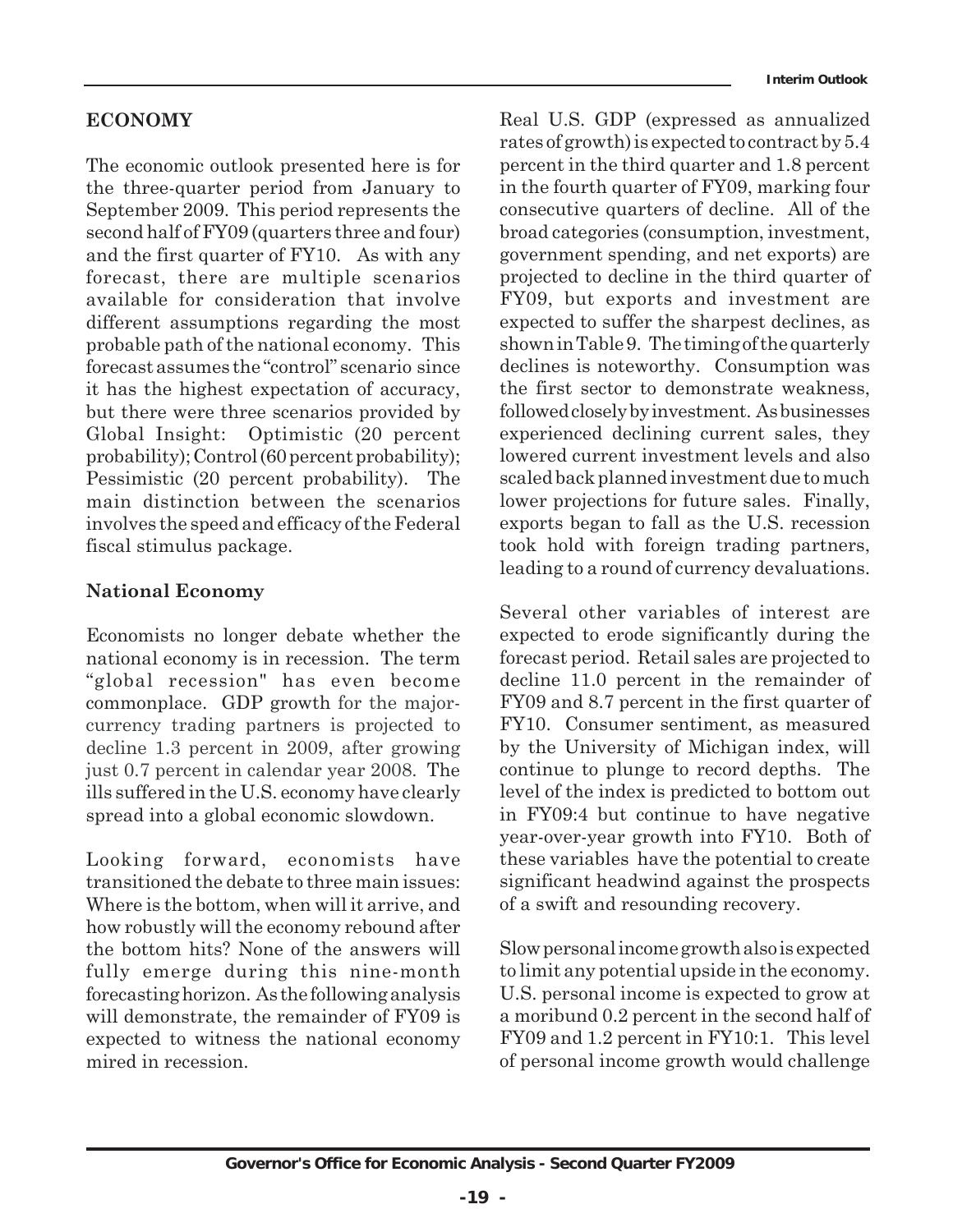the post-WWII lows experienced in the 1953-1954 and 1973-1975 recessions. Inflation-adjusted U.S. personal consumption expenditures on durable goods, a bellwether indicator of the Kentucky manufacturing sector, is expected to record the lowest growth since the Great Depression.

The forecast assumes that the bottom will form and the recovery phase will begin to emerge in FY10:1. Consumption will be the first sector to respond favorably to the federal stimulus package. As Table 9 shows, consumption will post positive growth in FY09:4, ending a skid of three consecutive quarterly declines. Investment will remain negative much longer, however, as businesses will likely postpone major investment decisions until they see the effectiveness and longevity of the federal fiscal stimulus. A rebound in exports will also be delayed well beyond the forecasting horizon of this report

#### **State Economy**

For most of calendar year 2008, including the first half of FY09, Kentucky's economy held up better than many of the neighboring states. Kentucky's rich coal reserves prospered due to higher energy prices and goodsproducing industries fared well with a weak U.S. dollar spurring exports. By years end, the lion had turned into a lamb. Energy prices subsided, the dollar appreciated, and durable-goods production languished. That trend is expected to intensify over the next three quarters.

Kentucky non-farm employment is projected to fall 2.5 percent over the last half of FY09, followed by a 2.9 percent decline in the first quarter of FY10.

The goods-producing sector, which represents 18.5 percent of all nonfarm employment, is projected to suffer the greatest percentage declines: a 5.6 percent drop in the second half of FY09 and 7.2 percent in the first quarter of FY10. Service sector employment, which is traditionally more stable, is expected to fall 2.3 percent in the remainder of FY09 and an additional 1.9 percent in FY10:1. Simply put, the Kentucky labor market is projected to continue to struggle throughout this forecast; employment declines are forecasted to intensify somewhat in FY10:1 before finding a bottom to the current recession.

Taken in aggregate, nonfarm employment is projected to fall from an average employment level of 1,879,500 in the last half of FY08 to 1,820,700 in the first quarter of FY10 – a decline of 58,800 workers.

Kentucky personal income is projected to creep forward by 1.8 percent in the second half of FY09, but wage and salary income is expected to decline marginally by 0.7 percent in the FY10:1. Kentucky wage and salary income has not decreased since at least 1990 when the Bureau of Economic Analysis started reporting Kentucky National Accounts.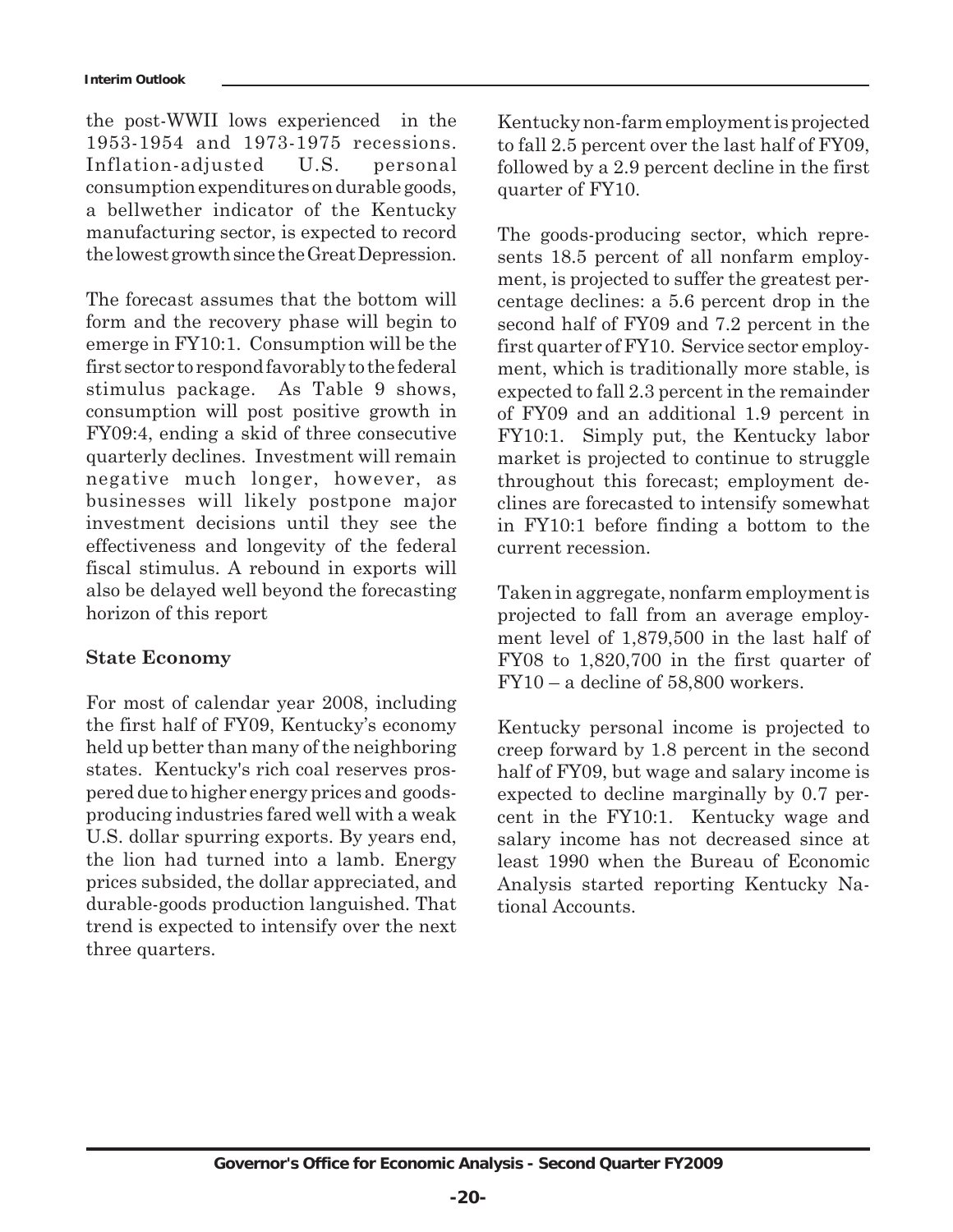| <b>Actual</b> | <b>Forecast</b> |                                 |
|---------------|-----------------|---------------------------------|
| <b>FY08</b>   | <b>FY09</b>     | <b>Percent</b>                  |
| Q3 & Q4       | Q3 & Q4         | <b>Change</b>                   |
|               |                 |                                 |
| 11,686.7      | 11,358.8        | $-2.8$                          |
|               | 12,174.0        | 1.0                             |
| 2.15          | 2.09            | $-2.8$                          |
| 111.8         | 102.1           | $-8.7$                          |
| 137.8         | 134.3           | $-2.6$                          |
| 13.6          | 12.6            | $-7.9$                          |
| 5.1           | 8.0             | <b>NA</b>                       |
|               |                 |                                 |
| 135,439.5     | 137,902.7       | 1.8                             |
|               | 72,842.4        | $-0.1$                          |
| 1,879.5       | 1,833.2         | $-2.5$                          |
| 359.6         | 339.3           | $-5.6$                          |
|               | 1,162.9         | $-2.3$                          |
| 330.0         | 331.0           | 0.3                             |
|               |                 | 12,056.4<br>72,900.0<br>1,189.9 |

#### **Table 7 Economic Outlook: Second Half FY09 Comparison**

Source: IHS Global Insight, Inc. and BEA

Data for FY09 are estimates based on the Global Insight Control scenario.

#### **Table 8 Economic Outlook: First Quarter FY10 Comparison**

|                                        | <b>Actual</b><br>FY09<br><u>Q1</u> | <b>Forecast</b><br><b>FY10</b><br>Q1 | <b>Percent</b><br>Change |
|----------------------------------------|------------------------------------|--------------------------------------|--------------------------|
| <b>United States</b>                   |                                    |                                      |                          |
| Real GDP (billions, 2000)              | 11,712.4                           | 11,347.0                             | $-3.1$                   |
| Personal Income (billions)             | 12,159.4                           | 12,210.7                             | 0.4                      |
| Consumer Price Index (1992-99=100)     | 2.19                               | 2.11                                 | NA.                      |
| Industrial Production Index (2002=100) | 108.8                              | 100.4                                | $-7.7$                   |
| Nonfarm Employment (millions)          | 137.3                              | 133.2                                | $-3.0$                   |
| Manufacturing Employment (millions)    | 13.4                               | 12.0                                 | $-10.5$                  |
| Unemployment Rate (percent)            | 6.0                                | 8.8                                  | NA.                      |
| Kentucky                               |                                    |                                      |                          |
| Personal Income (millions)             |                                    | 136,739.0 138,956.6                  | 1.6                      |
| Wage & Salary (millions)               | 73,715.0                           | 73,185.3                             | $-0.7$                   |
| Nonfarm Employment (thousands)         | 1,875.8                            | 1,820.7                              | $-2.9$                   |
| Goods Producing (thousands)            | 354.4                              | 329.0                                | $-7.2$                   |
| Service Providing (thousands)          | 1,184.8                            | 1,162.0                              | $-1.9$                   |
| Government                             | 336.7                              | 329.8                                | $-2.1$                   |

Source: IHS Global Insight, Inc. and BEA

Data for FY10 are estimates based on the Global Insight Control scenario.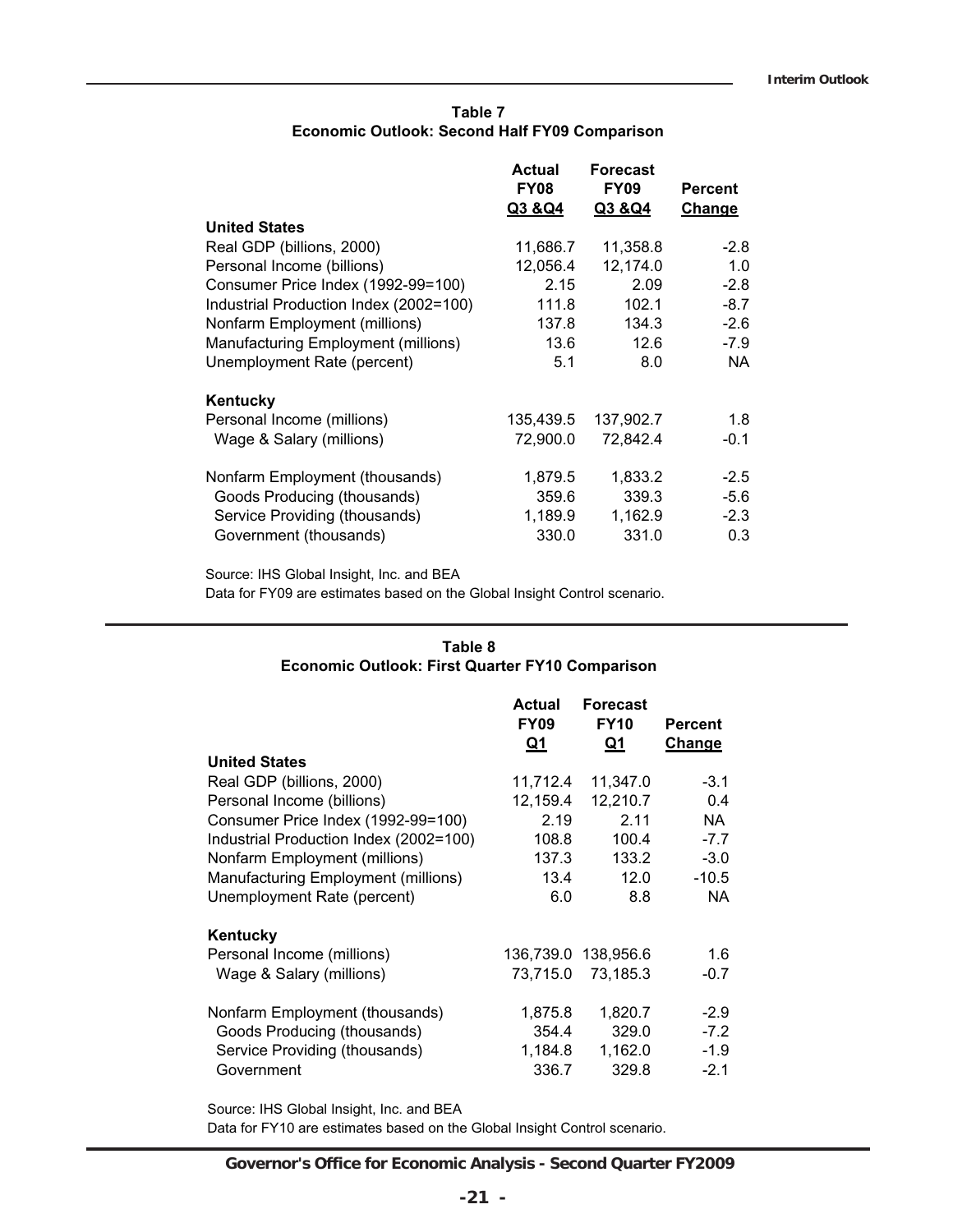|                                                  | <b>FY09 Q1</b> | <b>FY09 Q2</b> | <b>FY09 Q3</b> | <b>FY09 Q4</b> | <b>FY10 Q1</b> |
|--------------------------------------------------|----------------|----------------|----------------|----------------|----------------|
| Real GDP (2000 \$ billions)                      | $-0.5$         | $-5.6$         | $-5.4$         | $-1.8$         | 0.5            |
| Real Consumption (2000 \$ billions)              | $-3.8$         | $-2.6$         | $-3.1$         | 1.7            | 2.6            |
| Real Durables Consumption (2000 \$ billions)     | $-14.8$        | $-21.6$        | $-11.4$        | 9.7            | 11.7           |
| Real Investment (2000 \$ billions)               | $-1.7$         | $-18.6$        | $-18.9$        | $-21.9$        | $-17.0$        |
| S & L Government Expenditures (2000 \$ billions) | 1.4            | $-1.3$         | $-2.1$         | 2.2            | 1.7            |
| Real Exports (2000 \$ billions)                  | $-3.5$         | $-12.6$        | $-15.8$        | $-12.8$        | $-1.5$         |
| Personal Income (\$ billions)                    | 0.2            | 0.1            | 0.3            | 0.1            | 1.2            |
| Consumer Price Index (percent change)            | 6.7            | $-9.3$         | -6.9           | $-0.9$         | 2.2            |
| Industrial Production Index (percent change)     | $-8.9$         | $-10.2$        | $-10.1$        | $-7.6$         | $-2.7$         |

#### **Annual Rates of Growth Summary of the United States Economy Table 9**

Source: Global Insight, January 2009, Executive Summary Table 2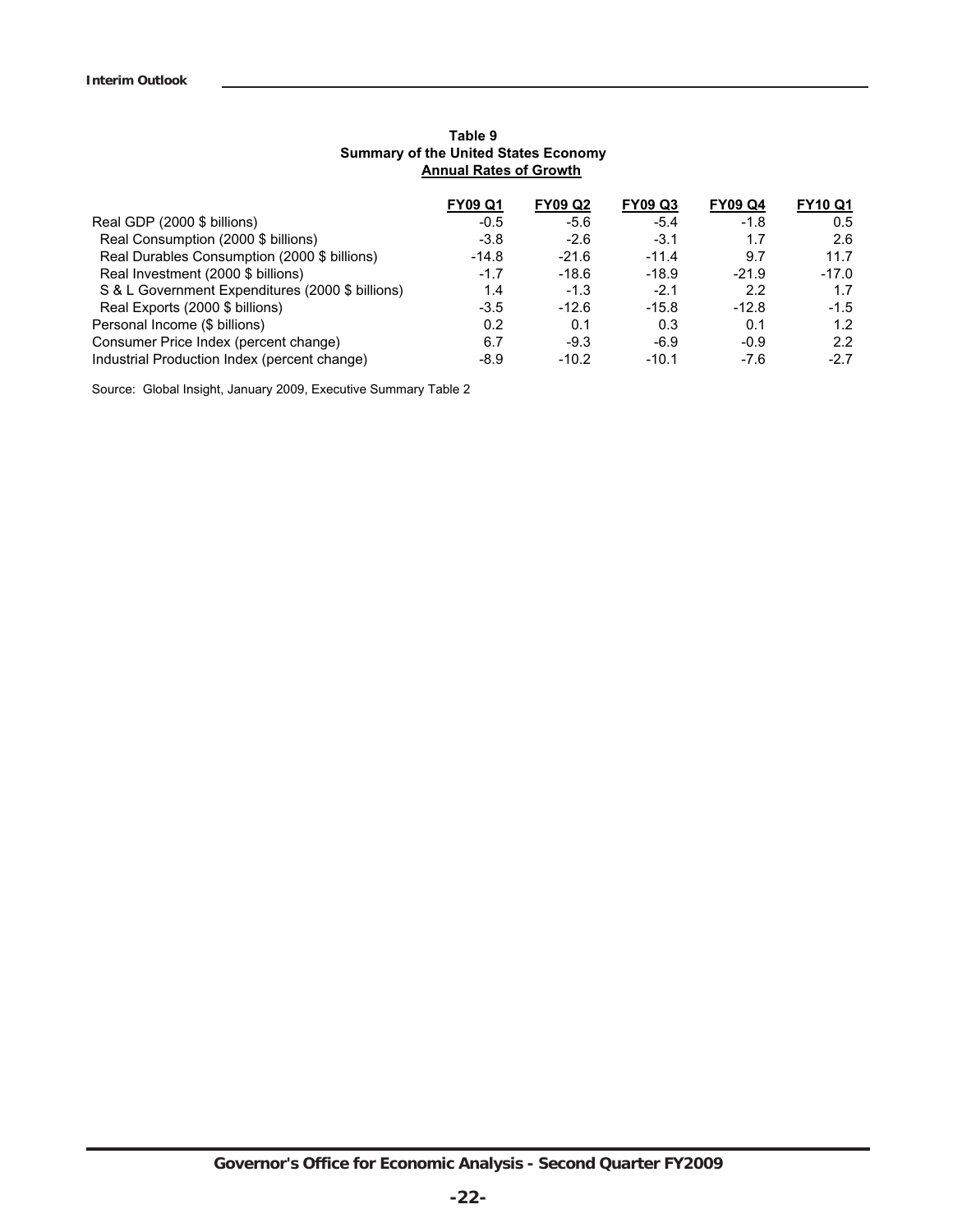### **APPENDIX**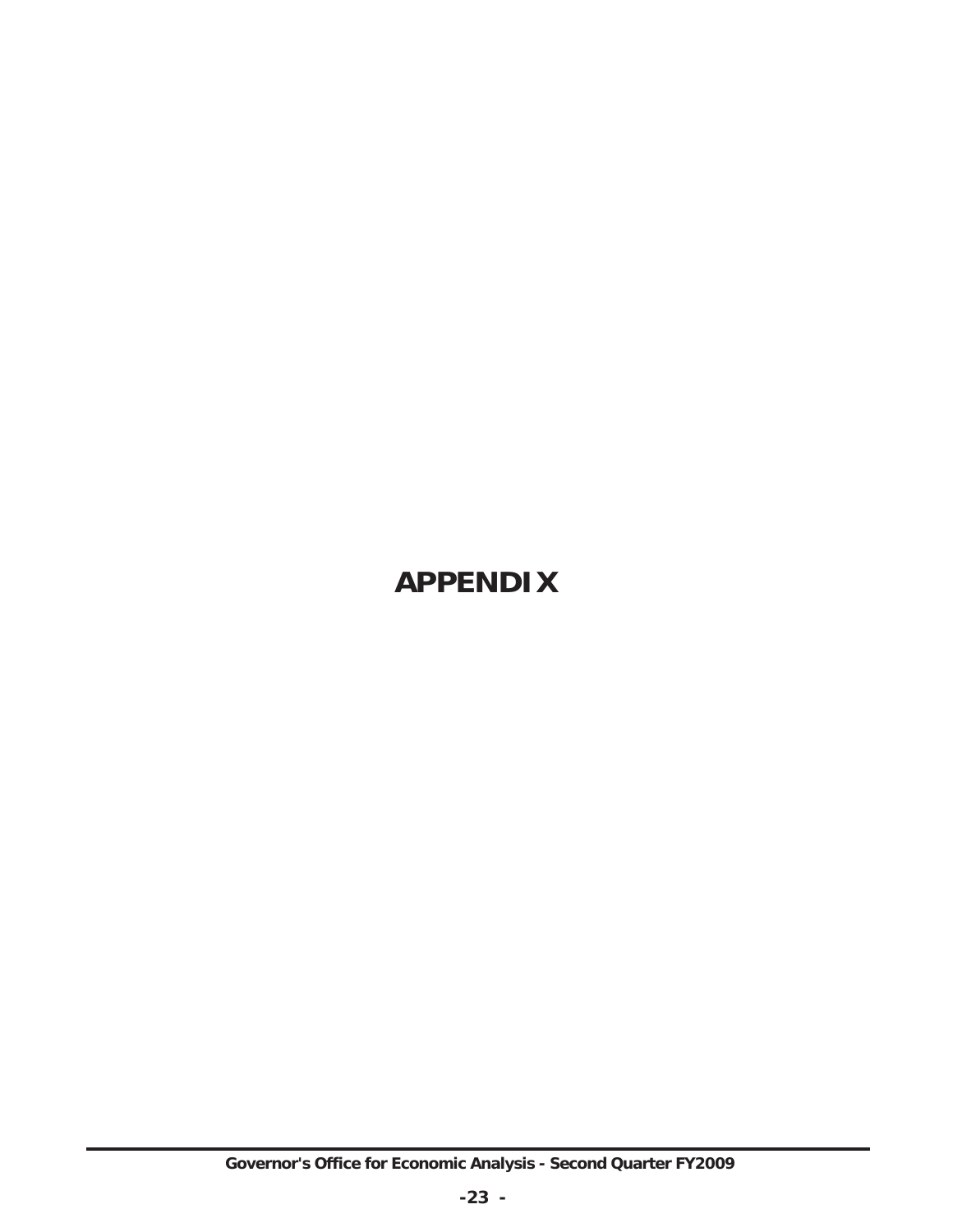#### **KENTUCKY STATE GOVERNMENT - GENERAL FUND REVENUE**

| 2.0%<br><b>TOTAL GENERAL FUND</b><br>2,243,383,334<br>2,176,219,588<br>3.1%<br>\$4,328,293,412<br>\$4,243,331,177<br>3.3%<br>2.3%<br><b>Tax Receipts</b><br>2,155,261,819<br>2,086,358,555<br>\$4,175,841,971<br>\$4,083,751,820<br>819,932,657<br>$-0.9%$<br>\$1,683,237,924<br>1.4%<br>Sales and Gross Receipts<br>812,379,157<br>\$1.660.666.221<br>0.9%<br>$-2.1%$<br><b>Beer Consumption</b><br>1,615,630<br>1,601,136<br>3,369,932<br>3,443,065<br>5.4%<br>3.8%<br><b>Beer Wholesale</b><br>12,531,532<br>11,886,463<br>27,082,448<br>26,081,766<br>$-3.9%$<br>Cigarette<br>39,576,332<br>41,196,626<br>80,988,461<br>84,970,466<br>$-4.7%$<br><b>Distilled Spirits Case Sales</b><br>3.7%<br>26,596<br>54,279<br>51,025<br>6.4%<br>25,653<br>$-4.7%$<br>4.1%<br><b>Distilled Spirits Consumption</b><br>2,565,972<br>2.445.668<br>5.341.094<br>5,129,975<br>0.9%<br>6.7%<br>Distilled Spirits Wholesale<br>6,705,599<br>6,643,104<br>13,843,764<br>12,979,184<br>$-0.9%$<br>Insurance Premium<br>9,437,911<br>16,943,483<br>$-44.3%$<br>40,636,852<br>41,001,026<br>$-5.1%$<br>$-8.2%$<br>1,339,656<br>1,411,780<br>Pari-Mutuel<br>1,947,492<br>2,121,562<br>190.9%<br>9.2%<br>Race Track Admission<br>72,030<br>24,764<br>193,657<br>177,415<br>$-0.2%$<br>1.5%<br>716,294,303<br>717,998,725<br>1,467,722,393<br>1,446,206,256<br>Sales and Use<br>31.7%<br>799,334<br>606,770<br>1,175,095<br>1,158,432<br>1.4%<br>Wine Consumption<br>5.7%<br>Wine Wholesale<br>15.2%<br>3,605,639<br>3,129,886<br>6,118,491<br>5,790,165<br>15.7%<br>12.5%<br>Telecommunications Tax<br>15,752,842<br>13,616,512<br>30,315,118<br>26,942,344<br><b>OTP</b><br>2,176,086<br>2,281,784<br>$-4.6%$<br>$-3.6%$<br>4,448,848<br>4,613,541<br>126,039,788<br>35.0%<br>\$230,592,997<br>27.3%<br>License and Privilege<br>93,381,614<br>\$181,166,109<br>$-45.7%$<br>$-62.3%$<br>Alc. Bev. License Suspension<br>62,100<br>114,400<br>163,500<br>433.170<br>75,549,265<br>57,470,985<br>31.5%<br>148,223,817<br>110,903,103<br>33.7%<br><b>Coal Severance</b><br>67.3%<br><b>Corporation License</b><br>3,066,319<br>1,832,883<br>11.3%<br>4.155.833<br>3,735,164<br>$-78.0%$<br>97,643<br>$-81.7%$<br>Corporation Organization<br>21,450<br>34,065<br>185.700<br>67.6%<br>Occupational Licenses<br>42,742<br>22,174<br>92.8%<br>105,223<br>62,769<br>$-3.3%$<br>Oil Production<br>2,267,970<br>2,345,236<br>6,272,893<br>4,384,853<br>43.1%<br>3815.6%<br>57.1%<br>125,700<br>3,210<br>298,200<br>189,785<br>Race Track License<br><b>Bank Franchise Tax</b><br>(1,837,966)<br>(180, 810)<br>(5,214,080)<br>(226, 658)<br>---<br>---<br>5.8%<br>$-2.7%$<br>145,014<br>137,055<br>305,566<br>313,970<br><b>Driver License Fees</b><br>4,030,191<br>5,350,767<br>$-24.7%$<br>9,928,116<br>$-17.2%$<br><b>Minerals Severance</b><br>8,221,077 |
|----------------------------------------------------------------------------------------------------------------------------------------------------------------------------------------------------------------------------------------------------------------------------------------------------------------------------------------------------------------------------------------------------------------------------------------------------------------------------------------------------------------------------------------------------------------------------------------------------------------------------------------------------------------------------------------------------------------------------------------------------------------------------------------------------------------------------------------------------------------------------------------------------------------------------------------------------------------------------------------------------------------------------------------------------------------------------------------------------------------------------------------------------------------------------------------------------------------------------------------------------------------------------------------------------------------------------------------------------------------------------------------------------------------------------------------------------------------------------------------------------------------------------------------------------------------------------------------------------------------------------------------------------------------------------------------------------------------------------------------------------------------------------------------------------------------------------------------------------------------------------------------------------------------------------------------------------------------------------------------------------------------------------------------------------------------------------------------------------------------------------------------------------------------------------------------------------------------------------------------------------------------------------------------------------------------------------------------------------------------------------------------------------------------------------------------------------------------------------------------------------------------------------------------------------------------------------------------------------------------------------------------------------------------------------------------------------------------------------------------------------------------------------------------------------------------------------------|
|                                                                                                                                                                                                                                                                                                                                                                                                                                                                                                                                                                                                                                                                                                                                                                                                                                                                                                                                                                                                                                                                                                                                                                                                                                                                                                                                                                                                                                                                                                                                                                                                                                                                                                                                                                                                                                                                                                                                                                                                                                                                                                                                                                                                                                                                                                                                                                                                                                                                                                                                                                                                                                                                                                                                                                                                                                  |
|                                                                                                                                                                                                                                                                                                                                                                                                                                                                                                                                                                                                                                                                                                                                                                                                                                                                                                                                                                                                                                                                                                                                                                                                                                                                                                                                                                                                                                                                                                                                                                                                                                                                                                                                                                                                                                                                                                                                                                                                                                                                                                                                                                                                                                                                                                                                                                                                                                                                                                                                                                                                                                                                                                                                                                                                                                  |
|                                                                                                                                                                                                                                                                                                                                                                                                                                                                                                                                                                                                                                                                                                                                                                                                                                                                                                                                                                                                                                                                                                                                                                                                                                                                                                                                                                                                                                                                                                                                                                                                                                                                                                                                                                                                                                                                                                                                                                                                                                                                                                                                                                                                                                                                                                                                                                                                                                                                                                                                                                                                                                                                                                                                                                                                                                  |
|                                                                                                                                                                                                                                                                                                                                                                                                                                                                                                                                                                                                                                                                                                                                                                                                                                                                                                                                                                                                                                                                                                                                                                                                                                                                                                                                                                                                                                                                                                                                                                                                                                                                                                                                                                                                                                                                                                                                                                                                                                                                                                                                                                                                                                                                                                                                                                                                                                                                                                                                                                                                                                                                                                                                                                                                                                  |
|                                                                                                                                                                                                                                                                                                                                                                                                                                                                                                                                                                                                                                                                                                                                                                                                                                                                                                                                                                                                                                                                                                                                                                                                                                                                                                                                                                                                                                                                                                                                                                                                                                                                                                                                                                                                                                                                                                                                                                                                                                                                                                                                                                                                                                                                                                                                                                                                                                                                                                                                                                                                                                                                                                                                                                                                                                  |
|                                                                                                                                                                                                                                                                                                                                                                                                                                                                                                                                                                                                                                                                                                                                                                                                                                                                                                                                                                                                                                                                                                                                                                                                                                                                                                                                                                                                                                                                                                                                                                                                                                                                                                                                                                                                                                                                                                                                                                                                                                                                                                                                                                                                                                                                                                                                                                                                                                                                                                                                                                                                                                                                                                                                                                                                                                  |
|                                                                                                                                                                                                                                                                                                                                                                                                                                                                                                                                                                                                                                                                                                                                                                                                                                                                                                                                                                                                                                                                                                                                                                                                                                                                                                                                                                                                                                                                                                                                                                                                                                                                                                                                                                                                                                                                                                                                                                                                                                                                                                                                                                                                                                                                                                                                                                                                                                                                                                                                                                                                                                                                                                                                                                                                                                  |
|                                                                                                                                                                                                                                                                                                                                                                                                                                                                                                                                                                                                                                                                                                                                                                                                                                                                                                                                                                                                                                                                                                                                                                                                                                                                                                                                                                                                                                                                                                                                                                                                                                                                                                                                                                                                                                                                                                                                                                                                                                                                                                                                                                                                                                                                                                                                                                                                                                                                                                                                                                                                                                                                                                                                                                                                                                  |
|                                                                                                                                                                                                                                                                                                                                                                                                                                                                                                                                                                                                                                                                                                                                                                                                                                                                                                                                                                                                                                                                                                                                                                                                                                                                                                                                                                                                                                                                                                                                                                                                                                                                                                                                                                                                                                                                                                                                                                                                                                                                                                                                                                                                                                                                                                                                                                                                                                                                                                                                                                                                                                                                                                                                                                                                                                  |
|                                                                                                                                                                                                                                                                                                                                                                                                                                                                                                                                                                                                                                                                                                                                                                                                                                                                                                                                                                                                                                                                                                                                                                                                                                                                                                                                                                                                                                                                                                                                                                                                                                                                                                                                                                                                                                                                                                                                                                                                                                                                                                                                                                                                                                                                                                                                                                                                                                                                                                                                                                                                                                                                                                                                                                                                                                  |
|                                                                                                                                                                                                                                                                                                                                                                                                                                                                                                                                                                                                                                                                                                                                                                                                                                                                                                                                                                                                                                                                                                                                                                                                                                                                                                                                                                                                                                                                                                                                                                                                                                                                                                                                                                                                                                                                                                                                                                                                                                                                                                                                                                                                                                                                                                                                                                                                                                                                                                                                                                                                                                                                                                                                                                                                                                  |
|                                                                                                                                                                                                                                                                                                                                                                                                                                                                                                                                                                                                                                                                                                                                                                                                                                                                                                                                                                                                                                                                                                                                                                                                                                                                                                                                                                                                                                                                                                                                                                                                                                                                                                                                                                                                                                                                                                                                                                                                                                                                                                                                                                                                                                                                                                                                                                                                                                                                                                                                                                                                                                                                                                                                                                                                                                  |
|                                                                                                                                                                                                                                                                                                                                                                                                                                                                                                                                                                                                                                                                                                                                                                                                                                                                                                                                                                                                                                                                                                                                                                                                                                                                                                                                                                                                                                                                                                                                                                                                                                                                                                                                                                                                                                                                                                                                                                                                                                                                                                                                                                                                                                                                                                                                                                                                                                                                                                                                                                                                                                                                                                                                                                                                                                  |
|                                                                                                                                                                                                                                                                                                                                                                                                                                                                                                                                                                                                                                                                                                                                                                                                                                                                                                                                                                                                                                                                                                                                                                                                                                                                                                                                                                                                                                                                                                                                                                                                                                                                                                                                                                                                                                                                                                                                                                                                                                                                                                                                                                                                                                                                                                                                                                                                                                                                                                                                                                                                                                                                                                                                                                                                                                  |
|                                                                                                                                                                                                                                                                                                                                                                                                                                                                                                                                                                                                                                                                                                                                                                                                                                                                                                                                                                                                                                                                                                                                                                                                                                                                                                                                                                                                                                                                                                                                                                                                                                                                                                                                                                                                                                                                                                                                                                                                                                                                                                                                                                                                                                                                                                                                                                                                                                                                                                                                                                                                                                                                                                                                                                                                                                  |
|                                                                                                                                                                                                                                                                                                                                                                                                                                                                                                                                                                                                                                                                                                                                                                                                                                                                                                                                                                                                                                                                                                                                                                                                                                                                                                                                                                                                                                                                                                                                                                                                                                                                                                                                                                                                                                                                                                                                                                                                                                                                                                                                                                                                                                                                                                                                                                                                                                                                                                                                                                                                                                                                                                                                                                                                                                  |
|                                                                                                                                                                                                                                                                                                                                                                                                                                                                                                                                                                                                                                                                                                                                                                                                                                                                                                                                                                                                                                                                                                                                                                                                                                                                                                                                                                                                                                                                                                                                                                                                                                                                                                                                                                                                                                                                                                                                                                                                                                                                                                                                                                                                                                                                                                                                                                                                                                                                                                                                                                                                                                                                                                                                                                                                                                  |
|                                                                                                                                                                                                                                                                                                                                                                                                                                                                                                                                                                                                                                                                                                                                                                                                                                                                                                                                                                                                                                                                                                                                                                                                                                                                                                                                                                                                                                                                                                                                                                                                                                                                                                                                                                                                                                                                                                                                                                                                                                                                                                                                                                                                                                                                                                                                                                                                                                                                                                                                                                                                                                                                                                                                                                                                                                  |
|                                                                                                                                                                                                                                                                                                                                                                                                                                                                                                                                                                                                                                                                                                                                                                                                                                                                                                                                                                                                                                                                                                                                                                                                                                                                                                                                                                                                                                                                                                                                                                                                                                                                                                                                                                                                                                                                                                                                                                                                                                                                                                                                                                                                                                                                                                                                                                                                                                                                                                                                                                                                                                                                                                                                                                                                                                  |
|                                                                                                                                                                                                                                                                                                                                                                                                                                                                                                                                                                                                                                                                                                                                                                                                                                                                                                                                                                                                                                                                                                                                                                                                                                                                                                                                                                                                                                                                                                                                                                                                                                                                                                                                                                                                                                                                                                                                                                                                                                                                                                                                                                                                                                                                                                                                                                                                                                                                                                                                                                                                                                                                                                                                                                                                                                  |
|                                                                                                                                                                                                                                                                                                                                                                                                                                                                                                                                                                                                                                                                                                                                                                                                                                                                                                                                                                                                                                                                                                                                                                                                                                                                                                                                                                                                                                                                                                                                                                                                                                                                                                                                                                                                                                                                                                                                                                                                                                                                                                                                                                                                                                                                                                                                                                                                                                                                                                                                                                                                                                                                                                                                                                                                                                  |
|                                                                                                                                                                                                                                                                                                                                                                                                                                                                                                                                                                                                                                                                                                                                                                                                                                                                                                                                                                                                                                                                                                                                                                                                                                                                                                                                                                                                                                                                                                                                                                                                                                                                                                                                                                                                                                                                                                                                                                                                                                                                                                                                                                                                                                                                                                                                                                                                                                                                                                                                                                                                                                                                                                                                                                                                                                  |
|                                                                                                                                                                                                                                                                                                                                                                                                                                                                                                                                                                                                                                                                                                                                                                                                                                                                                                                                                                                                                                                                                                                                                                                                                                                                                                                                                                                                                                                                                                                                                                                                                                                                                                                                                                                                                                                                                                                                                                                                                                                                                                                                                                                                                                                                                                                                                                                                                                                                                                                                                                                                                                                                                                                                                                                                                                  |
|                                                                                                                                                                                                                                                                                                                                                                                                                                                                                                                                                                                                                                                                                                                                                                                                                                                                                                                                                                                                                                                                                                                                                                                                                                                                                                                                                                                                                                                                                                                                                                                                                                                                                                                                                                                                                                                                                                                                                                                                                                                                                                                                                                                                                                                                                                                                                                                                                                                                                                                                                                                                                                                                                                                                                                                                                                  |
|                                                                                                                                                                                                                                                                                                                                                                                                                                                                                                                                                                                                                                                                                                                                                                                                                                                                                                                                                                                                                                                                                                                                                                                                                                                                                                                                                                                                                                                                                                                                                                                                                                                                                                                                                                                                                                                                                                                                                                                                                                                                                                                                                                                                                                                                                                                                                                                                                                                                                                                                                                                                                                                                                                                                                                                                                                  |
|                                                                                                                                                                                                                                                                                                                                                                                                                                                                                                                                                                                                                                                                                                                                                                                                                                                                                                                                                                                                                                                                                                                                                                                                                                                                                                                                                                                                                                                                                                                                                                                                                                                                                                                                                                                                                                                                                                                                                                                                                                                                                                                                                                                                                                                                                                                                                                                                                                                                                                                                                                                                                                                                                                                                                                                                                                  |
|                                                                                                                                                                                                                                                                                                                                                                                                                                                                                                                                                                                                                                                                                                                                                                                                                                                                                                                                                                                                                                                                                                                                                                                                                                                                                                                                                                                                                                                                                                                                                                                                                                                                                                                                                                                                                                                                                                                                                                                                                                                                                                                                                                                                                                                                                                                                                                                                                                                                                                                                                                                                                                                                                                                                                                                                                                  |
|                                                                                                                                                                                                                                                                                                                                                                                                                                                                                                                                                                                                                                                                                                                                                                                                                                                                                                                                                                                                                                                                                                                                                                                                                                                                                                                                                                                                                                                                                                                                                                                                                                                                                                                                                                                                                                                                                                                                                                                                                                                                                                                                                                                                                                                                                                                                                                                                                                                                                                                                                                                                                                                                                                                                                                                                                                  |
|                                                                                                                                                                                                                                                                                                                                                                                                                                                                                                                                                                                                                                                                                                                                                                                                                                                                                                                                                                                                                                                                                                                                                                                                                                                                                                                                                                                                                                                                                                                                                                                                                                                                                                                                                                                                                                                                                                                                                                                                                                                                                                                                                                                                                                                                                                                                                                                                                                                                                                                                                                                                                                                                                                                                                                                                                                  |
| 82.0%<br>58.8%<br>Natural Gas Severance<br>12,357,146<br>7,783,202<br>25,927,924<br>14,249,899                                                                                                                                                                                                                                                                                                                                                                                                                                                                                                                                                                                                                                                                                                                                                                                                                                                                                                                                                                                                                                                                                                                                                                                                                                                                                                                                                                                                                                                                                                                                                                                                                                                                                                                                                                                                                                                                                                                                                                                                                                                                                                                                                                                                                                                                                                                                                                                                                                                                                                                                                                                                                                                                                                                                   |
| 30,209,856<br>18,404,870<br>64.1%<br>42,098,978<br>37,006,239<br>13.8%                                                                                                                                                                                                                                                                                                                                                                                                                                                                                                                                                                                                                                                                                                                                                                                                                                                                                                                                                                                                                                                                                                                                                                                                                                                                                                                                                                                                                                                                                                                                                                                                                                                                                                                                                                                                                                                                                                                                                                                                                                                                                                                                                                                                                                                                                                                                                                                                                                                                                                                                                                                                                                                                                                                                                           |
| <b>Limited Liability Entity</b>                                                                                                                                                                                                                                                                                                                                                                                                                                                                                                                                                                                                                                                                                                                                                                                                                                                                                                                                                                                                                                                                                                                                                                                                                                                                                                                                                                                                                                                                                                                                                                                                                                                                                                                                                                                                                                                                                                                                                                                                                                                                                                                                                                                                                                                                                                                                                                                                                                                                                                                                                                                                                                                                                                                                                                                                  |
| 4.0%<br>\$1,900,876,986<br>0.4%<br>941,844,905<br>905,779,716<br>\$1,892,464,419<br>Income                                                                                                                                                                                                                                                                                                                                                                                                                                                                                                                                                                                                                                                                                                                                                                                                                                                                                                                                                                                                                                                                                                                                                                                                                                                                                                                                                                                                                                                                                                                                                                                                                                                                                                                                                                                                                                                                                                                                                                                                                                                                                                                                                                                                                                                                                                                                                                                                                                                                                                                                                                                                                                                                                                                                       |
| $-23.7%$<br>-39.4%<br>Corporation<br>82,260,196<br>107,855,997<br>164,632,243<br>271,828,161                                                                                                                                                                                                                                                                                                                                                                                                                                                                                                                                                                                                                                                                                                                                                                                                                                                                                                                                                                                                                                                                                                                                                                                                                                                                                                                                                                                                                                                                                                                                                                                                                                                                                                                                                                                                                                                                                                                                                                                                                                                                                                                                                                                                                                                                                                                                                                                                                                                                                                                                                                                                                                                                                                                                     |
| Individual<br>7.7%<br>7.1%<br>859,584,710<br>797,923,719<br>1,736,244,743<br>1,620,636,258                                                                                                                                                                                                                                                                                                                                                                                                                                                                                                                                                                                                                                                                                                                                                                                                                                                                                                                                                                                                                                                                                                                                                                                                                                                                                                                                                                                                                                                                                                                                                                                                                                                                                                                                                                                                                                                                                                                                                                                                                                                                                                                                                                                                                                                                                                                                                                                                                                                                                                                                                                                                                                                                                                                                       |
| \$255,459,522<br>4.1%<br>\$319,222,626<br>\$304,214,424<br>4.9%<br>\$245,394,830<br>Property                                                                                                                                                                                                                                                                                                                                                                                                                                                                                                                                                                                                                                                                                                                                                                                                                                                                                                                                                                                                                                                                                                                                                                                                                                                                                                                                                                                                                                                                                                                                                                                                                                                                                                                                                                                                                                                                                                                                                                                                                                                                                                                                                                                                                                                                                                                                                                                                                                                                                                                                                                                                                                                                                                                                     |
| Building & Loan Association<br>209,366<br>93,832<br>123.1%<br>(19, 101)<br>0<br>$\overline{a}$                                                                                                                                                                                                                                                                                                                                                                                                                                                                                                                                                                                                                                                                                                                                                                                                                                                                                                                                                                                                                                                                                                                                                                                                                                                                                                                                                                                                                                                                                                                                                                                                                                                                                                                                                                                                                                                                                                                                                                                                                                                                                                                                                                                                                                                                                                                                                                                                                                                                                                                                                                                                                                                                                                                                   |
| 1.1%<br>149,422,381<br>151,279,234<br>149,998,530<br>0.9%<br>General - Real<br>151,008,545                                                                                                                                                                                                                                                                                                                                                                                                                                                                                                                                                                                                                                                                                                                                                                                                                                                                                                                                                                                                                                                                                                                                                                                                                                                                                                                                                                                                                                                                                                                                                                                                                                                                                                                                                                                                                                                                                                                                                                                                                                                                                                                                                                                                                                                                                                                                                                                                                                                                                                                                                                                                                                                                                                                                       |
| 81,025,401<br>86,005,978<br>$-5.8%$<br>118,729,337<br>112,270,144<br>5.8%<br>General - Tangible                                                                                                                                                                                                                                                                                                                                                                                                                                                                                                                                                                                                                                                                                                                                                                                                                                                                                                                                                                                                                                                                                                                                                                                                                                                                                                                                                                                                                                                                                                                                                                                                                                                                                                                                                                                                                                                                                                                                                                                                                                                                                                                                                                                                                                                                                                                                                                                                                                                                                                                                                                                                                                                                                                                                  |
| 6.3%<br>Omitted & Delinguent<br>(1,090,007)<br>(9,071,570)<br>11,150,021<br>10,485,846<br>---                                                                                                                                                                                                                                                                                                                                                                                                                                                                                                                                                                                                                                                                                                                                                                                                                                                                                                                                                                                                                                                                                                                                                                                                                                                                                                                                                                                                                                                                                                                                                                                                                                                                                                                                                                                                                                                                                                                                                                                                                                                                                                                                                                                                                                                                                                                                                                                                                                                                                                                                                                                                                                                                                                                                    |
| 31.1%<br><b>Public Service</b><br>24,489,015<br>18,684,404<br>37,227,275<br>20.7%<br>30,848,895                                                                                                                                                                                                                                                                                                                                                                                                                                                                                                                                                                                                                                                                                                                                                                                                                                                                                                                                                                                                                                                                                                                                                                                                                                                                                                                                                                                                                                                                                                                                                                                                                                                                                                                                                                                                                                                                                                                                                                                                                                                                                                                                                                                                                                                                                                                                                                                                                                                                                                                                                                                                                                                                                                                                  |
| 353,637<br>$-87.1%$<br>21.3%<br>Other<br>45,670<br>627,394<br>517,178                                                                                                                                                                                                                                                                                                                                                                                                                                                                                                                                                                                                                                                                                                                                                                                                                                                                                                                                                                                                                                                                                                                                                                                                                                                                                                                                                                                                                                                                                                                                                                                                                                                                                                                                                                                                                                                                                                                                                                                                                                                                                                                                                                                                                                                                                                                                                                                                                                                                                                                                                                                                                                                                                                                                                            |
| \$8,999,047<br>\$12,583,156<br>$-28.5%$<br>\$22,018,343<br>\$26,644,818<br>$-17.4%$<br>Inheritance                                                                                                                                                                                                                                                                                                                                                                                                                                                                                                                                                                                                                                                                                                                                                                                                                                                                                                                                                                                                                                                                                                                                                                                                                                                                                                                                                                                                                                                                                                                                                                                                                                                                                                                                                                                                                                                                                                                                                                                                                                                                                                                                                                                                                                                                                                                                                                                                                                                                                                                                                                                                                                                                                                                               |
|                                                                                                                                                                                                                                                                                                                                                                                                                                                                                                                                                                                                                                                                                                                                                                                                                                                                                                                                                                                                                                                                                                                                                                                                                                                                                                                                                                                                                                                                                                                                                                                                                                                                                                                                                                                                                                                                                                                                                                                                                                                                                                                                                                                                                                                                                                                                                                                                                                                                                                                                                                                                                                                                                                                                                                                                                                  |
| \$10,539,400<br>\$9,286,581<br>13.5%<br>\$19,893,095<br>\$18,595,829<br>7.0%<br>Miscellaneous                                                                                                                                                                                                                                                                                                                                                                                                                                                                                                                                                                                                                                                                                                                                                                                                                                                                                                                                                                                                                                                                                                                                                                                                                                                                                                                                                                                                                                                                                                                                                                                                                                                                                                                                                                                                                                                                                                                                                                                                                                                                                                                                                                                                                                                                                                                                                                                                                                                                                                                                                                                                                                                                                                                                    |
| 12,152,217<br>$-3.1%$<br><b>Legal Process</b><br>5,971,628<br>5,984,126<br>$-0.2%$<br>12,537,454                                                                                                                                                                                                                                                                                                                                                                                                                                                                                                                                                                                                                                                                                                                                                                                                                                                                                                                                                                                                                                                                                                                                                                                                                                                                                                                                                                                                                                                                                                                                                                                                                                                                                                                                                                                                                                                                                                                                                                                                                                                                                                                                                                                                                                                                                                                                                                                                                                                                                                                                                                                                                                                                                                                                 |
| T. V. A. In Lieu Payments<br>38.3%<br>7,733,042<br>27.6%<br>4,567,557<br>3,302,455<br>6,058,375                                                                                                                                                                                                                                                                                                                                                                                                                                                                                                                                                                                                                                                                                                                                                                                                                                                                                                                                                                                                                                                                                                                                                                                                                                                                                                                                                                                                                                                                                                                                                                                                                                                                                                                                                                                                                                                                                                                                                                                                                                                                                                                                                                                                                                                                                                                                                                                                                                                                                                                                                                                                                                                                                                                                  |
| 214<br>7,837<br>Other<br>0<br>---<br>0<br>---                                                                                                                                                                                                                                                                                                                                                                                                                                                                                                                                                                                                                                                                                                                                                                                                                                                                                                                                                                                                                                                                                                                                                                                                                                                                                                                                                                                                                                                                                                                                                                                                                                                                                                                                                                                                                                                                                                                                                                                                                                                                                                                                                                                                                                                                                                                                                                                                                                                                                                                                                                                                                                                                                                                                                                                    |
| Nontax Receipts<br>\$87,196,815<br>\$86,555,375<br>0.7%<br>\$151,807,746<br>\$154,532,449<br>$-1.8%$                                                                                                                                                                                                                                                                                                                                                                                                                                                                                                                                                                                                                                                                                                                                                                                                                                                                                                                                                                                                                                                                                                                                                                                                                                                                                                                                                                                                                                                                                                                                                                                                                                                                                                                                                                                                                                                                                                                                                                                                                                                                                                                                                                                                                                                                                                                                                                                                                                                                                                                                                                                                                                                                                                                             |
| <b>Departmental Fees</b><br>7.3%<br>$-4.3%$<br>7,553,039<br>7,040,744<br>13,769,956<br>14,393,044                                                                                                                                                                                                                                                                                                                                                                                                                                                                                                                                                                                                                                                                                                                                                                                                                                                                                                                                                                                                                                                                                                                                                                                                                                                                                                                                                                                                                                                                                                                                                                                                                                                                                                                                                                                                                                                                                                                                                                                                                                                                                                                                                                                                                                                                                                                                                                                                                                                                                                                                                                                                                                                                                                                                |
| <b>PSC Assessment Fee</b><br>2,780<br>71,598<br>$-96.1%$<br>9,356,882<br>$-11.7%$<br>10,601,255                                                                                                                                                                                                                                                                                                                                                                                                                                                                                                                                                                                                                                                                                                                                                                                                                                                                                                                                                                                                                                                                                                                                                                                                                                                                                                                                                                                                                                                                                                                                                                                                                                                                                                                                                                                                                                                                                                                                                                                                                                                                                                                                                                                                                                                                                                                                                                                                                                                                                                                                                                                                                                                                                                                                  |
| Fines & Forfeitures<br>6,732,606<br>$-0.8%$<br>$-2.1%$<br>6,788,052<br>14,105,115<br>14,404,055                                                                                                                                                                                                                                                                                                                                                                                                                                                                                                                                                                                                                                                                                                                                                                                                                                                                                                                                                                                                                                                                                                                                                                                                                                                                                                                                                                                                                                                                                                                                                                                                                                                                                                                                                                                                                                                                                                                                                                                                                                                                                                                                                                                                                                                                                                                                                                                                                                                                                                                                                                                                                                                                                                                                  |
| 144.8%<br>155.5%<br>Interest on Investments<br>923,296<br>377,122<br>2,078,927<br>813,751                                                                                                                                                                                                                                                                                                                                                                                                                                                                                                                                                                                                                                                                                                                                                                                                                                                                                                                                                                                                                                                                                                                                                                                                                                                                                                                                                                                                                                                                                                                                                                                                                                                                                                                                                                                                                                                                                                                                                                                                                                                                                                                                                                                                                                                                                                                                                                                                                                                                                                                                                                                                                                                                                                                                        |
| $-4.5%$<br>Lottery<br>48,500,000<br>50,761,591<br>91,500,000<br>92,261,591<br>$-0.8%$                                                                                                                                                                                                                                                                                                                                                                                                                                                                                                                                                                                                                                                                                                                                                                                                                                                                                                                                                                                                                                                                                                                                                                                                                                                                                                                                                                                                                                                                                                                                                                                                                                                                                                                                                                                                                                                                                                                                                                                                                                                                                                                                                                                                                                                                                                                                                                                                                                                                                                                                                                                                                                                                                                                                            |
| Sale of NO <sub>x</sub> Credits<br>0<br>0<br>0<br>---<br>0<br>---                                                                                                                                                                                                                                                                                                                                                                                                                                                                                                                                                                                                                                                                                                                                                                                                                                                                                                                                                                                                                                                                                                                                                                                                                                                                                                                                                                                                                                                                                                                                                                                                                                                                                                                                                                                                                                                                                                                                                                                                                                                                                                                                                                                                                                                                                                                                                                                                                                                                                                                                                                                                                                                                                                                                                                |
| 9.2%<br>$-4.8%$<br>23,485,094<br>20,996,866<br>Miscellaneous<br>21,516,268<br>22,058,753                                                                                                                                                                                                                                                                                                                                                                                                                                                                                                                                                                                                                                                                                                                                                                                                                                                                                                                                                                                                                                                                                                                                                                                                                                                                                                                                                                                                                                                                                                                                                                                                                                                                                                                                                                                                                                                                                                                                                                                                                                                                                                                                                                                                                                                                                                                                                                                                                                                                                                                                                                                                                                                                                                                                         |
| $-72.0%$<br>$-87.2%$<br>Redeposit of State Funds<br>\$924,700<br>\$3,305,658<br>\$643,695<br>\$5,046,908                                                                                                                                                                                                                                                                                                                                                                                                                                                                                                                                                                                                                                                                                                                                                                                                                                                                                                                                                                                                                                                                                                                                                                                                                                                                                                                                                                                                                                                                                                                                                                                                                                                                                                                                                                                                                                                                                                                                                                                                                                                                                                                                                                                                                                                                                                                                                                                                                                                                                                                                                                                                                                                                                                                         |